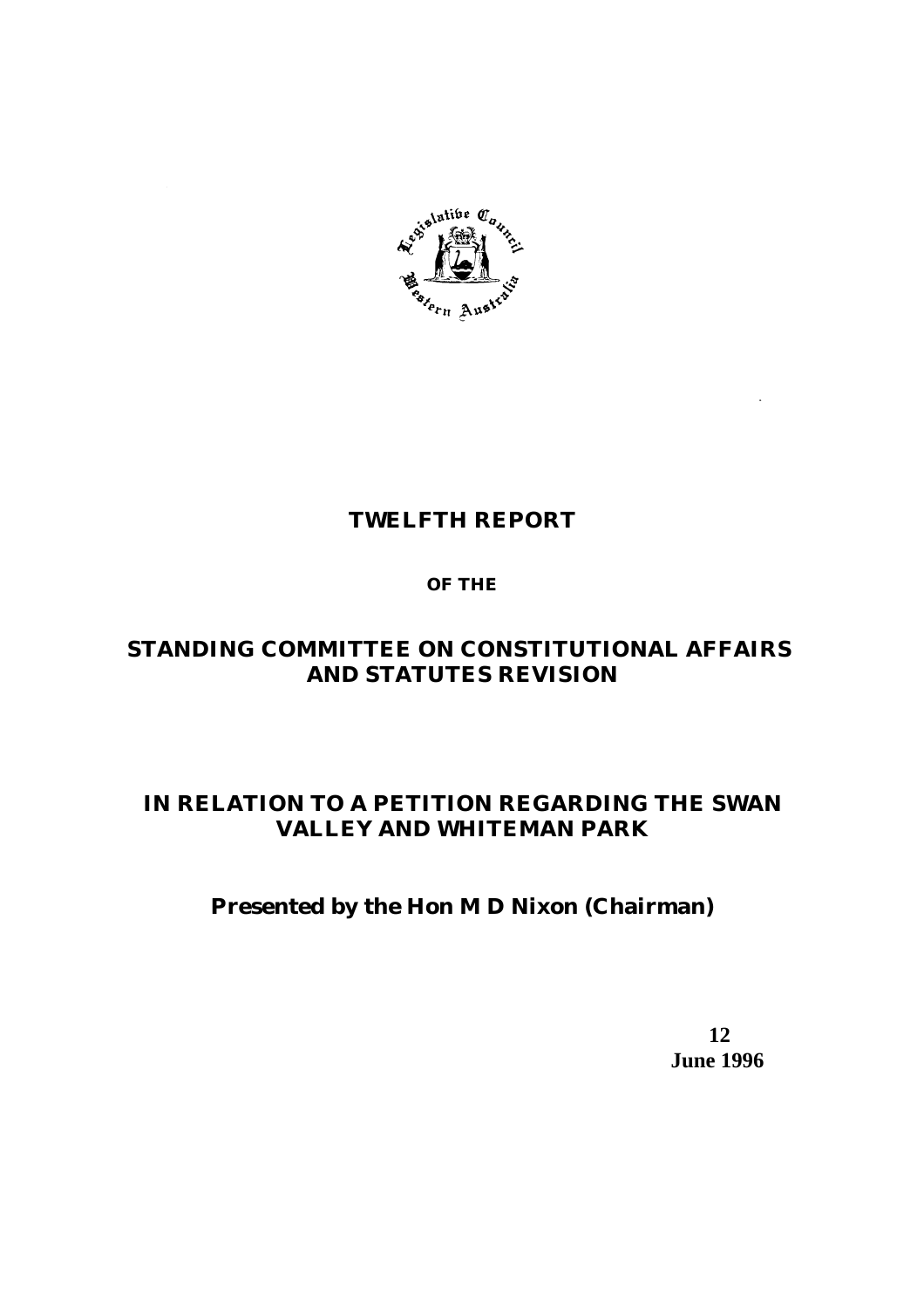## **Date first appointed:**

21 December 1989

#### **Terms of Reference:**

The functions of the Committee are to consider and report on -

- (a) what written laws of the State and spent or obsolete Acts of Parliament might be repealed from time to time;
- (b) what amendments of a technical or drafting nature might be made to the Statute book;
- (c) the form and availability of written laws and their publication;
- (d) any petition;
- (e) any matter of a constitutional or legal nature referred to it by the House.

A petition stands referred to the Committee after presentation.

#### **Members as at the date of this report:**

Hon M D Nixon MLC (Chairman) Hon A J G MacTiernan MLC Hon B M Scott MLC

#### **Staff as at the date of this report:**

Ms Jan Paniperis, Committee Clerk Mr Chris Richards, Advisory/Research Officer

#### **Previous reports:**

See Appendix IV

## **Address:**

Parliament House, Perth WA 6000, Telephone (09) 222 7222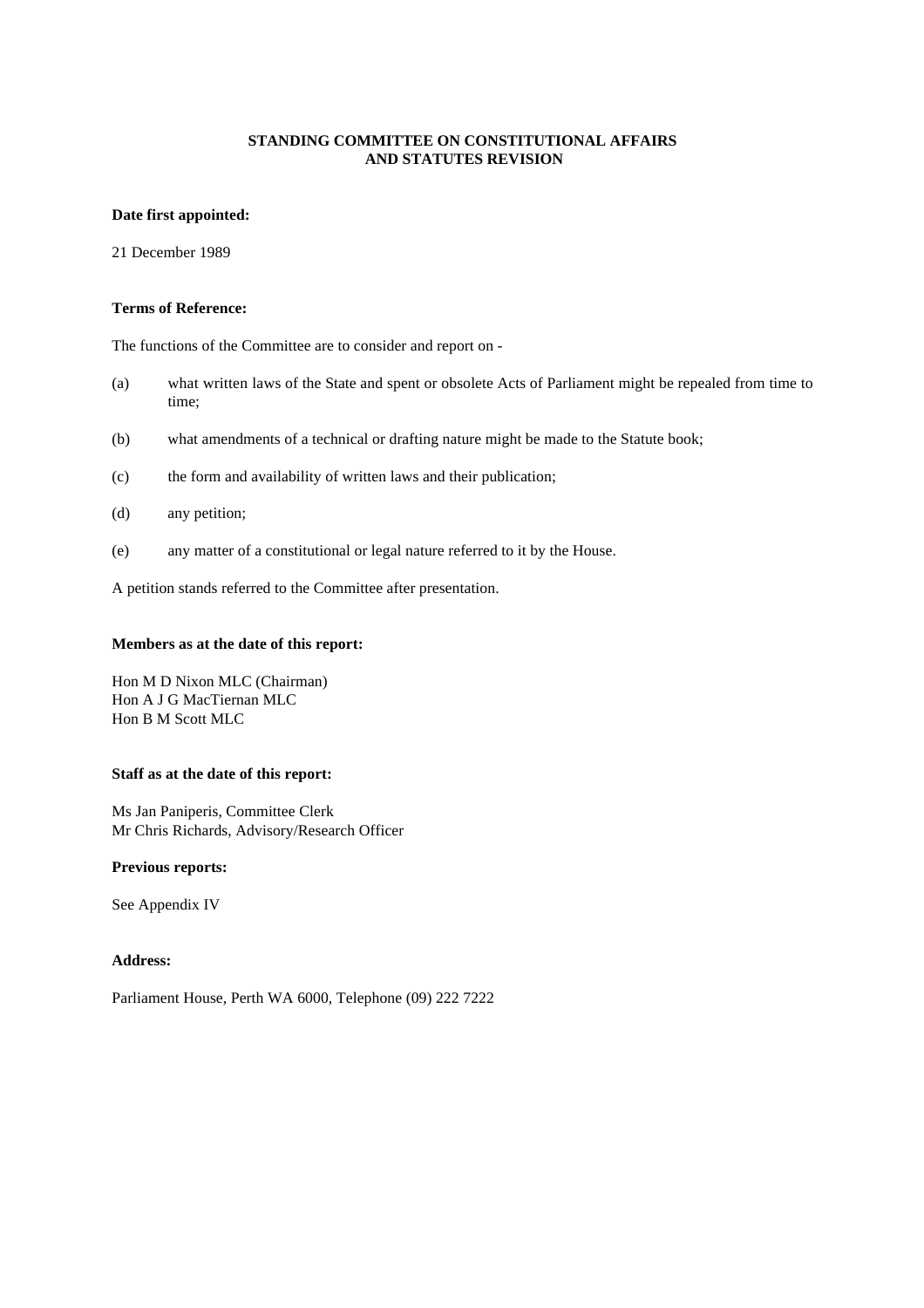## **Petition Regarding Swan Valley and Whiteman Park Working Paper.**

## **1. INTRODUCTION**

The Standing Committee on Constitutional Affairs and Statutes was first appointed on 21 December 1989. Under its Terms of Reference, the Committee is required, *inter alia*, to consider and report on any petition.

## **1.1 The Petition**

On 5 April 1995, Hon Reg Davies MLC tabled a petition (*TP #251 of 1995)* opposing the urbanisation of the Swan Valley and Whiteman Park and requesting the Legislative Council to

*ensure that the boundaries of the proposed Swan Valley legislated area be extended westwards to include Whiteman Park and Bennett Brook and also include the Caversham Air Base in the core of the Swan Valley Policy Area B.*

## **2. OVERVIEW**

The petitioners have asked the Legislative Council ensure that Whiteman Park, the Caversham Air Base and the Bennett Brook area are included within the legislative protection which has been granted to areas of the Swan Valley by the *Swan Valley Planning Act 1995* ("Act"). This Act was primarily designed to encourage the continuation of :

- traditional agricultural and other productive uses of land;
- the protection of the local environment;
- the promotion of tourism; and
- the maintenance of the distinctly rural character of the Swan Valley and surrounding areas.

In considering the issues raised in the petition, the Committee has been fully aware of the great difficulties which face planning authorities in balancing the increasing demand for land suitable to urban development with the physical, environmental and cultural constraints to such urbanisation. In particular, the Committee acknowledges the conflict between the social constraints to urbanisation, such as the right to pursue alternative or traditional lifestyles, and the need to provide for future housing and infrastructure requirements. In fact, the Committee is of the opinion that the high standard of living enjoyed by West Australians is due as much to the available cultural and lifestyle diversity as it is to economic prosperity.

As a result, the Committee is sympathetic to the concerns raised in the petition and to the potential impact of urbanisation on portions of the North East Corridor. The task of comparing arguments opposing urbanisation against the objectives of future planning needs is an intricate task of evaluating competing priorities.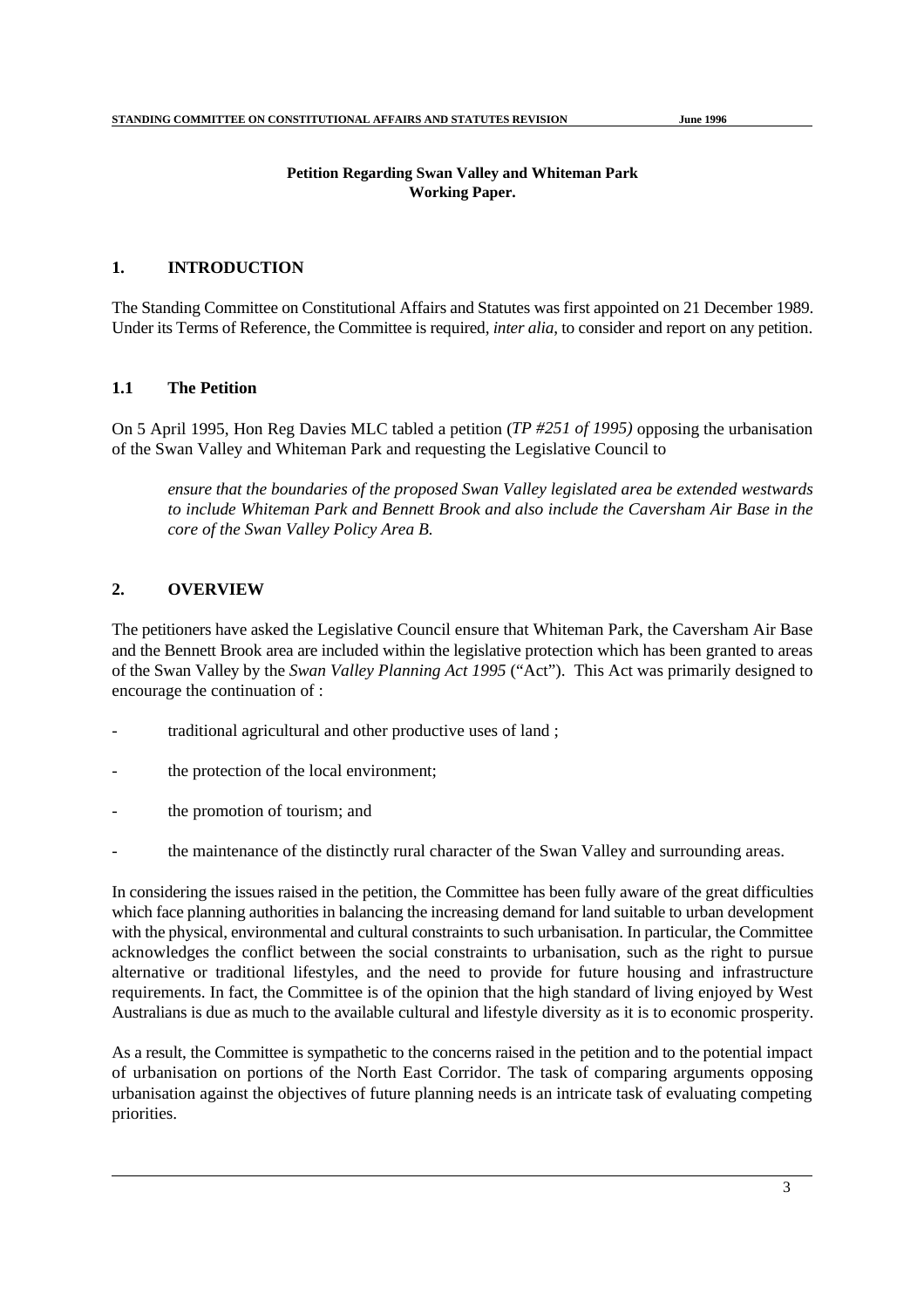Thus, the Committee gave consideration not only to the Metropolitan and regional planning objectives of the designated areas, but also to issues such as:

- the prevailing local community attitude regarding the urbanisation of the Swan Valley and its surrounding areas and the preservation of its long-standing rural character;
- the impact of urban development on the local environment, particularly the Gnangara Groundwater Mound, Whiteman Park and the Swan River;
- the relevance of State Government transport and National Highway initiatives in the North East Corridor to the terms of the petition;
- the question of social equity and the liberty to pursue alternative or traditional lifestyles and the contribution such uses could make to the long-term viability of the Swan Valley as a tourism, recreation and heritage attraction; and
- the alternative uses to which the land in question might be put, such as equestrian training and horse-racing facilities.

A list of persons the Committee met with and the written materials considered in reviewing the petition is attached at Appendix 1.

## **3. BACKGROUND TO THE PETITION**

The Swan Valley has always been considered an area of great cultural importance in Western Australia. This area constituted the original site of Western Australia's agriculture and, in more recent times, has provided rural recreational opportunities close to the city. Notwithstanding Perth's subsequent economic and demographic development, this area has maintained its rural character and has become a focal point of the State's very successful viticultural industry. Until recently, widespread urban development had not been considered appropriate for the Swan Valley or its surrounding areas of the North East Corridor (*DPUD*, 1994). However, the increased population of the State and the consequent expansion of the metropolitan area began to place a great strain on available land resources for future residential housing. This pressure has inevitably led to a re-assessment of the cultural and conservation priorities for the Swan Valley and surrounding areas.

## **3.1 Recent Swan Valley Planning History**

In 1985, a Swan Valley Policy was prepared by the then State Government with the intent of protecting the rural character of the Valley and encouraging the potential of the area for tourism, recreation, and environmental conservation.

The Policy incorporated the area between West Swan Road on the west and the foothills in the east (*DPUD, 1994)*. The Committee notes that the Policy did not cover Whiteman Park, Caversham Air Base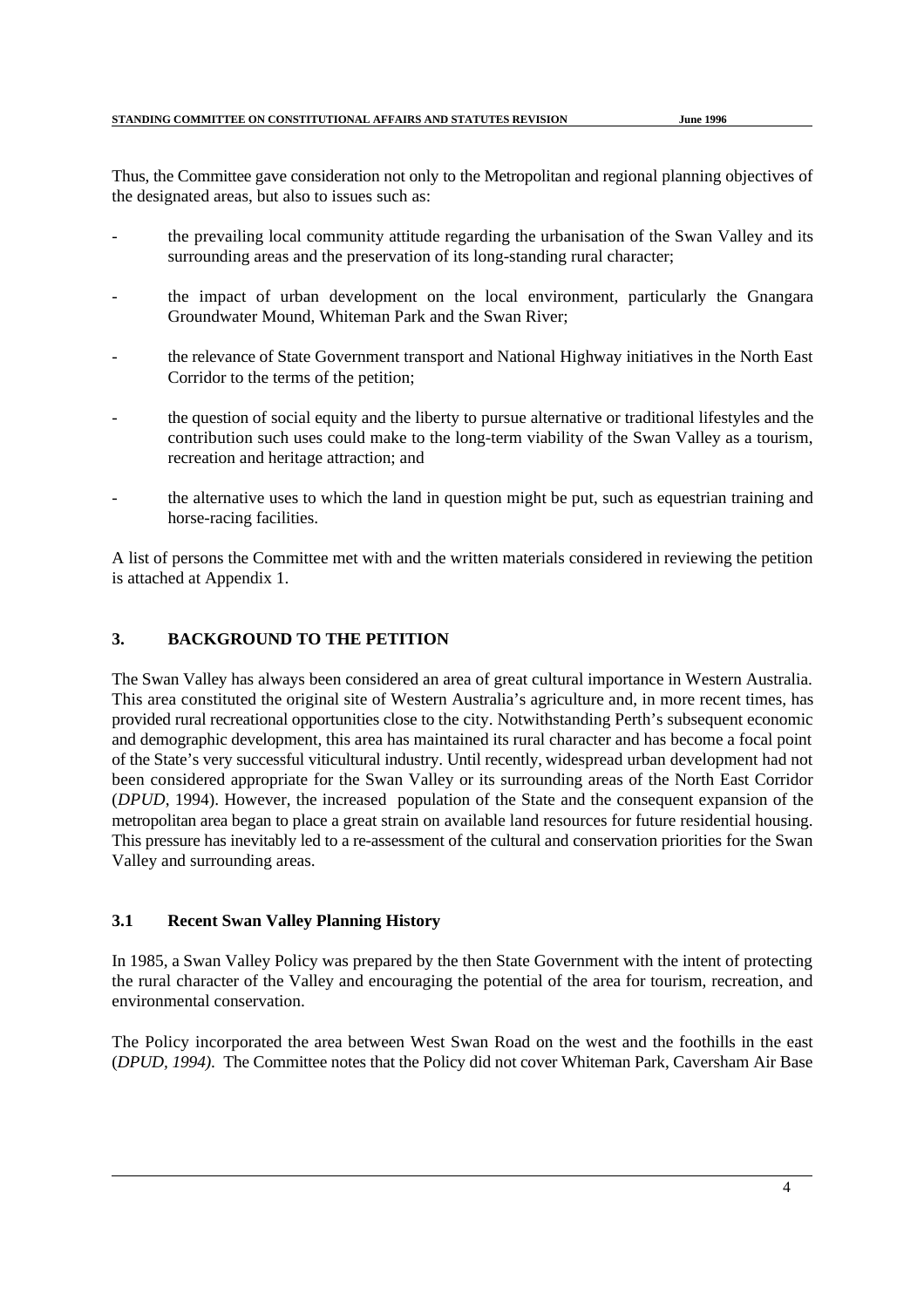or the Bennett Brook area.<sup>1</sup> In fact, the Policy suggested that some of these areas had potential for urban development.

The concept of the North-East Corridor as a major urban growth area was further promoted in 1987 by the Corridor Review Plan, which proposed ten new areas for urban expansion in the Metropolitan area, three of which were located in the North east Corridor. These areas were West Swan (which includes the area known as Ellenbrook), Beechboro on the western side of the Swan Valley and Middle Swan, Herne Hill and Millendon on the eastern side of the Swan Valley (*DPUD, 1994*).

The Review Plan was released for public comment between 1987 and 1989. According to DPUD statistics, over 1200 submissions were received and analysed which resulted in considerable modifications to the planning strategy in the North-East Corridor.

These modifications were followed in 1990 by the adoption of the *METROPLAN* - the Strategic Plan for Metropolitan Growth to the Year 2021 ("*METROPLAN*") and the Urban Expansion Policy Statement ("*UEPS*"). The *METROPLAN* identified two areas either side of the Swan Valley core area as sites for urban expansion. The central theme of this new strategy was to situate urban expansion on either side of the Swan Valley while maintaining the agricultural and recreational character of the Valley itself. In effect, the Swan Valley was to operate as an "open space" resource for the future urban populations of surrounding areas (*DPUD*, 1994). Likewise, the *UEPS*, which was an extension of the *METROPLAN*, identified the North-East Corridor as a major area for metropolitan expansion. It was felt that by the year 2021, the North-East Corridor would represent 33% of the newly developed urban land in Perth and support a population of approximately 225,000 people.

In 1991 the Policy was again reviewed and the boundaries of the Valley changed to include a core area situated between Railway Parade and West Swan Road, with a buffer strip located on the western side of West Swan Road. By this time, it was apparent that there were considerable constraints to urban development of the North-East Corridor that, to an extent, invalidated the claims made by *METROPLAN* and the *UEPS.* 

Accordingly, this further review of the Swan Valley Policy was aimed at establishing a long term vision for the area by maintaining the core area as a non-urbanised protected area, but still allowing for limited urbanisation in surrounding areas. Throughout this process of review, the local community of the Swan Valley remained vocal and concerned about the planning decisions affecting the North-East Corridor. However, a report on the community consultation process commissioned by the Department of Planning and Urban Development in 1994 found that, although the policy development process incorporated some degree of public consultation, the fact that a final policy statement was never finalised had left many members of the community remain disenchanted with the consultation process.

# **3.2 The Tomlinson Committee**

To overcome this community disenchantment, an Interim Swan Valley Strategy Committee was established by the State Government in July 1993 to draft planning legislation for the area. The Committee included representatives from the Shire of Swan, the Midland Chamber of Commerce, the State Planning Commission, the Swan Valley Grapegrowers Association, and the community, and was chaired by Hon

 $\frac{1}{1}$  See *DPUD*, 1994, figure 4 at p.9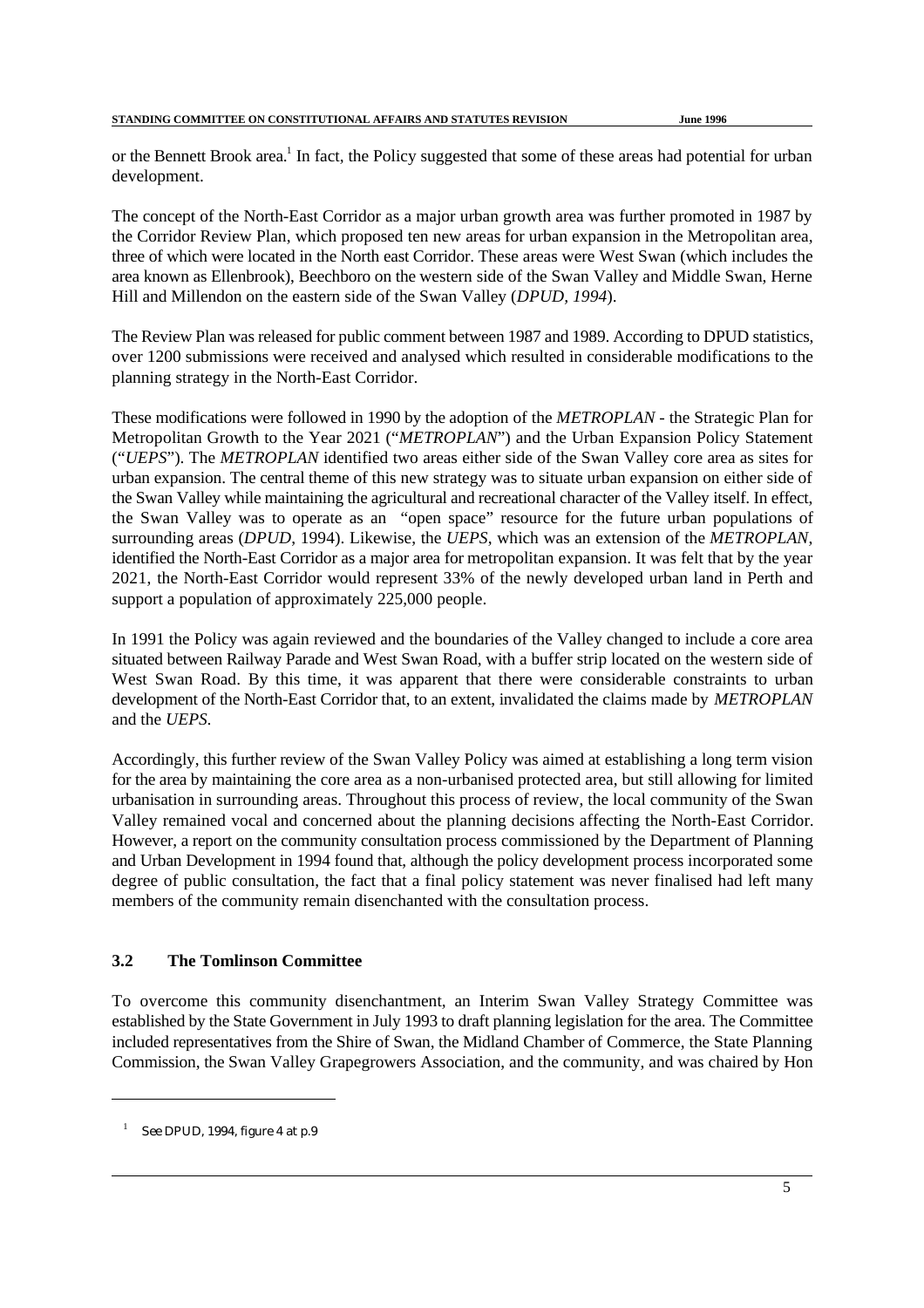Derrick Tomlinson MLC.

With regard to the western boundaries of the Swan Valley, the Strategy Committee noted:

*The extension of the western boundary would ameliorate many of the concerns the majority of the community had regarding future urban development in the corridor between the proposed boundary and Lord Street. This includes concerns about major roads in this corridor, concerns about the environmental values of flora and fauna in the army reserve land, concerns that links between Whiteman Park and the equestrian community in the Swan Valley might be severed if the boundary is not extended and concerns that an insufficient buffer would exist between rural properties and urban development. The proposed North-East Corridor Structure Plan has designated this area for urban development. Consequently, the extension of the western boundary would be in direct conflict with this plan. It is an issue which needs to be resolved at State level.(Strategy Committee Report*, 1994)

## **3.3 Metropolitan Regional Scheme Amendment 950/33**

Recent amendments to the Metropolitan Regional Scheme ("MRS") also impacted on the area of concern to the petitioners. The MRS amendment 950/33 was assented to on 14 December 1994. The amendment incorporates an extension of Lord Street north of, and connecting with, the Reid Highway. The extension, referred to as the Perth-Darwin Highway, forms the western boundary of the North-East Corridor and swings eastward after Ellenbrook to avoid the area known as the Lexia wetlands. The highway will be situated slightly within the eastern boundary of Whiteman Park south of Park Street, and, in order to accommodate a bridge crossing with Gnangara Road, will veer three hundred metres into Whiteman Park north of Park Street. It is also planned that a rail link be constructed adjacent to the Highway.

The MRS amendment was the subject of a petition to the Legislative Council, also tabled in April 1995. The petitioners noted their opposition to the amendment, citing "*unacceptable risks to the natural environment and Perth's groundwater supply and the negative impacts on important heritage areas and existing communities*", and requested the Legislative Council to disallow the amendment. The Committee has considered the MRS amendment as it relates to the current petition. The Committee notes that a number of alternative routes have been considered by the government. These include the current alignment of the Great Northern Highway and the alignment of the existing railway. Such alternatives were discarded after public consultation.

## *4. THE SWAN VALLEY PLANNING ACT 1995*

In September 1995, State Parliament passed the *Swan Valley Planning Act 1995*, which provides for the establishment of a committee to advise on land use planning and land development in the area known as the Swan Valley, and to prescribe planning and development objectives for the various parts of that area. The Act defines the Swan Valley as an area covering 7,200 hectares, which is classified into four planning areas as detailed below and illustrated at Appendix II.

Area A: Area A covers part of Henley Brook and Belhus. It is characterised by hobby farms and rural-residential use. The planning objectives for the area include the maintenance of the area's rural character and the encouragement of viticulture, horticulture, rural activities,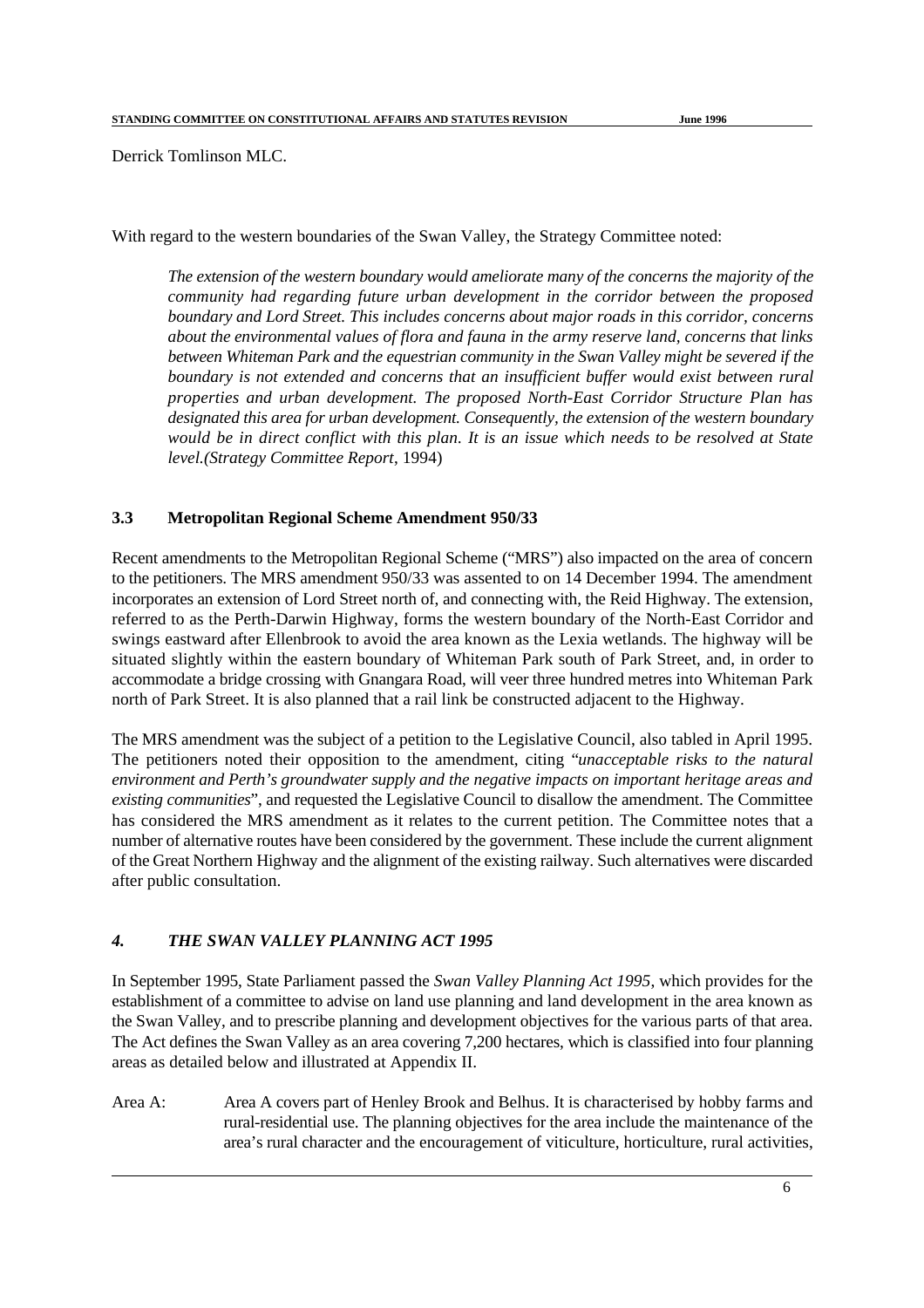and tourism compatible with the rural-residential use of the area.

- Area B: Area B is the primary protection or core area of the Swan Valley. The primary planning objectives are to protect viticulture production and traditional horticulture activities. Tourism activities compatible with the rural character of the area and limited expansion of existing retail and community facilities will be permitted. This will not include subdivision of less than four hectares.
- Area C: Area C consists of the rural living area in Millendon and Herne Hill. The planning objectives include maintenance of the area's rural character, establishment of a wide range of rural activities, and encouragement of horticultural and viticultural uses. Subdivision of less than four hectares will not be permitted.
- Area D: Area D consists of the rural villages in Herne Hill and Caversham, and will incorporate a range of residential lots of between  $2000m<sup>2</sup>$  and  $4000m<sup>2</sup>$ , service utilities, and amenities.

These Areas do not currently include Whiteman Park, Caversham Air Base or the Bennett Brook area. The petitioners wish these three areas to be included in either Policy Area A or Policy Area B.

The decision to be made is whether it is desirable to include these areas within the protective ambit of the Act. In order to make this decision, it is necessary to consider the variety of issues and concerns of both the local community and the planning authorities in relation to the North-East Corridor.

# **5. THE ISSUES RAISED IN THE PETITION**

The petitioners have requested that the Legislative Council ensure a westward extension to the Swan Valley Legislated Area ("Legislated Area") to incorporate the land up to the boundary of Whiteman Park between Gnangara Road to the north and the Reid Highway to the south.

The petition itself contains two distinct requests.

Firstly, it requests that Whiteman Park and the Bennett Brook area, which is bounded by Whiteman Park, the Swan Valley, Gnangara Road and Youle-Dean Street, are included in the Legislated Area. The petition does not suggest the Policy area category into which this land should be incorporated. Further discussion with the principal petitioner revealed that the petitioners consider either Policy Area A or Policy Area B to be appropriate.

A number of matters have been raised by the petitioners in support of this request. These include:

- a.) the ability of Whiteman Park to maintain its effectiveness as a Parks and Recreation Reserve against future urbanisation in the North-East Corridor;
- b.) the impact of urban development in the Bennett Brook area and Caversham Air Base on the longstanding rural character of the Swan Valley and the surrounding areas;
- c.) the alternative uses to which the land in question might be put, such as equestrian training and horse-racing facilities;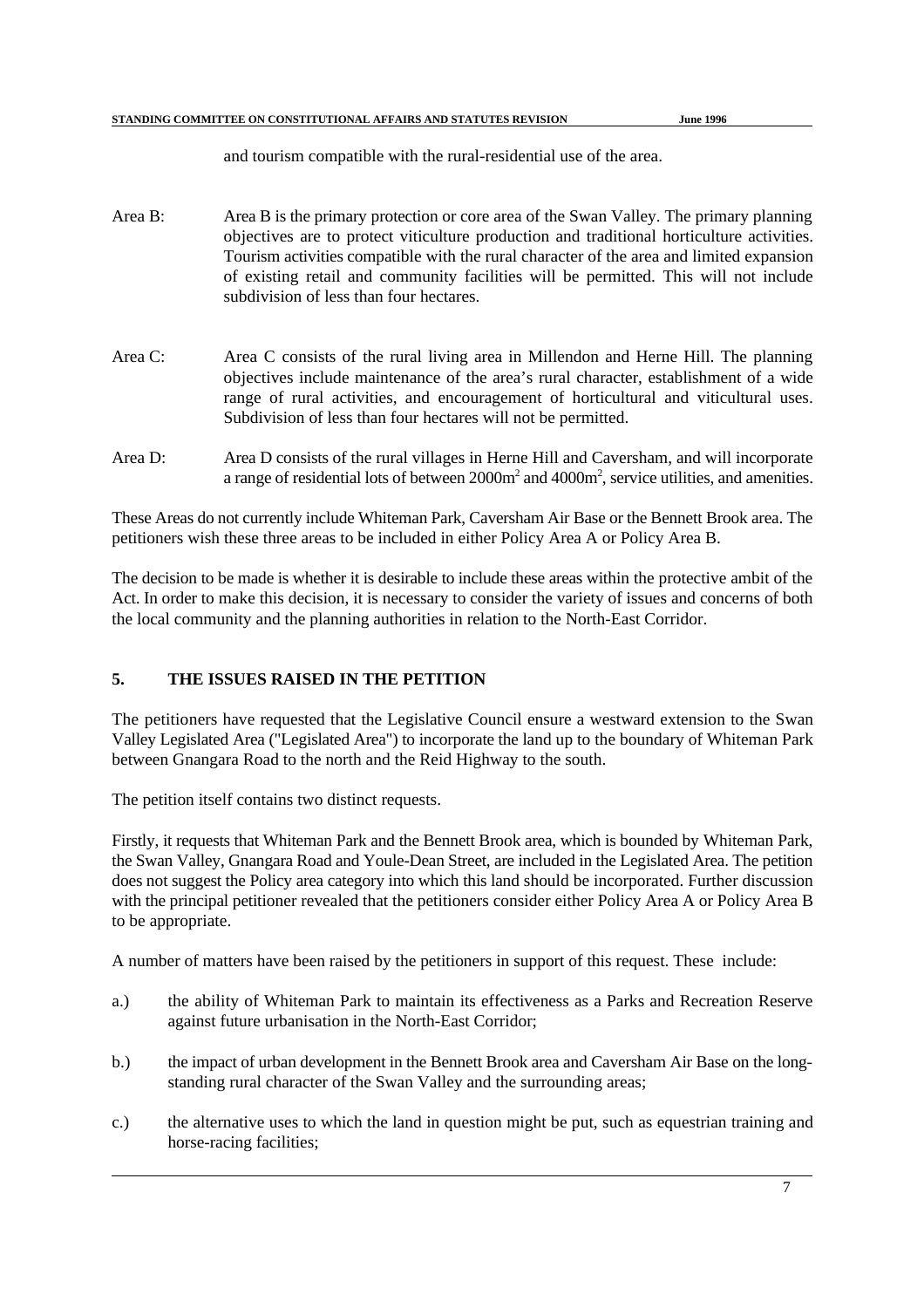| STANDING COMMITTEE ON CONSTITUTIONAL AFFAIRS AND STATUTES REVISION |                  |
|--------------------------------------------------------------------|------------------|
|                                                                    | <b>June 1996</b> |

- d.) the protection of the local environment, particularly the groundwater contained in the Gnangara Mound Priority Area Two, from the adverse effects of urban development; and
- e.) the relevance of State Government transport planning and National Highway initiatives in the North-East Corridor to the terms of the petition, particularly the proposed alignment for the new Perth-Darwin Highway along the extension to Lord Street; and

Secondly, the petitioners request that the Swan Valley Legislated Area incorporate Caversham Air Base within Policy Area B, creating a link between the Swan Valley and Whiteman Park.

The two terms of reference are addressed separately below.

## **5.1 Inclusion of Whiteman Park and Bennett Brook**

## *5.1.1 Whiteman Park*

Whiteman Park is currently classified in the Metropolitan Region Scheme as a "Parks and Recreation" Reserve covering an area of approximately 2,630 hectares. It has always been planned and developed as a regional recreational area designed to meet some of the recreational requirements of the northern population of Perth. To this end, the Park currently caters for a range of recreational activities and conservation purposes ranging from equestrian facilities to wildlife observation areas.

Whiteman Park is also a protected conservation area, providing the natural environment for six (6) species of amphibians, twenty-six (26) species of reptiles, ninety-five (95) species of birds and five (5) species of native mammals, including the rare and endangered Southern Brown Bandicoot. It is also considered a very important area for the conservation of flora, particularly wildflowers, which are representative of the Bassendean dune system of the Swan Coastal Plain. In addition, the Committee notes the proximity of Whiteman Park to the Priority 1 areas of the Gnangara Water Mound.

As a Parks and Recreation Reserve, Whiteman Park is already afforded protection from urbanisation. However, the petitioners have raised valid concerns that the development of surrounding areas contemplated under the *MRS Amendment 950/33*, such as Henley Brook and West Swan, could endanger both Perth's water supplies and the native flora and fauna of Whiteman Park.

The North-East Corridor is an environmentally sensitive area in which the natural vegetation and wetlands are closely linked to the natural groundwater regime. In particular, medium-level urban development near Whiteman Park represents a risk to the portions of the Gnangara Water Mound which are contained within Whiteman Park. The combination of a high, unconfined aquifer and porous Bassendean sands in this area creates a potential for contamination from the pathogens and chemicals normally associated with dense urban development. These pathogens and chemicals are usually derived from domestic wastewater, nutrient-high stormwater run-off and vehicle emissions. These contaminants also represent a danger to the System 6 Conservation Areas of Whiteman Park, which represent over 80% of its total area.

In addition, it has been suggested by the petitioners that the persistence of many indigenous species within the confines of the Park, particularly the endangered Southern Brown Bandicoot, may also be threatened by the proposed urban development in the North-East Corridor. If Whiteman Park is isolated from other open space areas and reserves by urban development, the continued perpetuation of many of the species in the Park will depend on self-sustaining populations and could endanger the persistence of rarer species.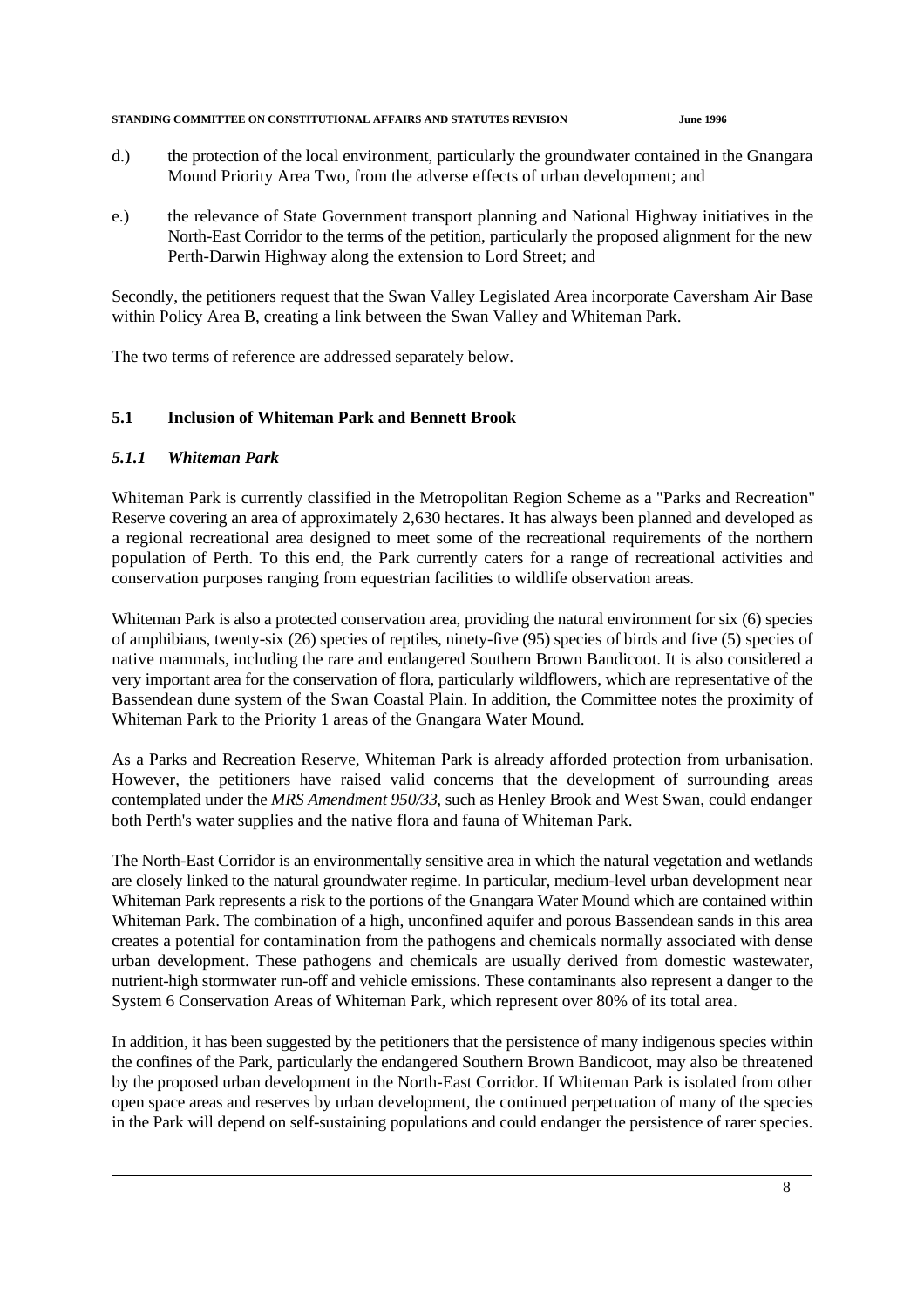The petitioners have also suggested that the planned urban development under *MRS Amendment 950/33* will inhibit Whiteman Park's ability to properly function as a recreation and conservation reserve. Currently, the Park offers a variety of recreational facilities, including a Miniature Aircraft Sports Centre, youth camp-sites, international shooting and archery complexes, bridle and cycle trails and an equestrian centre. There are also a number of conservation activities, such as bird-watching areas. The petitioners contend that many of these activities will be severely restricted by proximity to urban areas because of their inconsistency with medium-density residential development.

The Committee has concluded that, despite the validity of the petitioners concerns, it is not appropriate to recommend that Whiteman Park be included in the Swan Valley Legislated Area because:

- Whiteman Park itself is already protected from urbanisation due to its classification as a Parks and Recreation Reserve;
- an amendment of the *MRS* to include Whiteman Park in the Swan Valley Legislated Area would be inconsistent with the status and function of Whiteman Park as a Parks and Recreation Reserve because of the development aspect, albeit rural development, of the *Swan Valley Planning Act 1995*; and
- the Committee has reluctantly come to the conclusion that the Perth-Darwin Highway route should remain on the Lord Street alignment (see section 5.1.5 below) and if Whiteman Park were to be included within the Swan Valley Legislated Area, the future Highway would form a formidable barrier between the Park and the remainder of the Legislated Area.

## *5.1.2 The Bennett Brook area bounded by Whiteman Park, the Swan Valley, Youle-Dean Street, and Gnangara Road.*

The petitioners have also requested that the Committee recommend an extension of the western boundary of the Swan Valley Legislated Area to incorporate the area between the current Swan Valley boundary and Whiteman Park, including the region referred to by the petitioners as the "Bennett Brook area".

For these purposes, the Bennett Brook area has been defined as comprising the region bounded by Whiteman Park to the west, the Swan Valley Legislated Area to the east, Youle-Dean Street to the south and Gnangara Road to the north.

This entire area is currently a mix of urban deferred and special rural zoning, which was introduced with the *MRS Amendment 950/33*.<sup>2</sup> It is the Committee's understanding that this area has been selected as a major site for future urban development in the North-East Corridor to satisfy the mounting demand in the metropolitan area for housing. It has been suggested that this area could provide approximately 5124 new residential lots housing almost 13,000 people over the next thirty years<sup>3</sup> and will be sufficiently populated to support a secondary school and a district shopping centre.

The petitioners have expressed grave concerns regarding the impact of an urban development in this area

 $\degree$  A map detailing the current zoning of areas within the North-East Corridor is attached at Appendix III.

These figures have been based on information provided in the North-East Corridor Structure <sup>3</sup> prepared by the Department of Planning.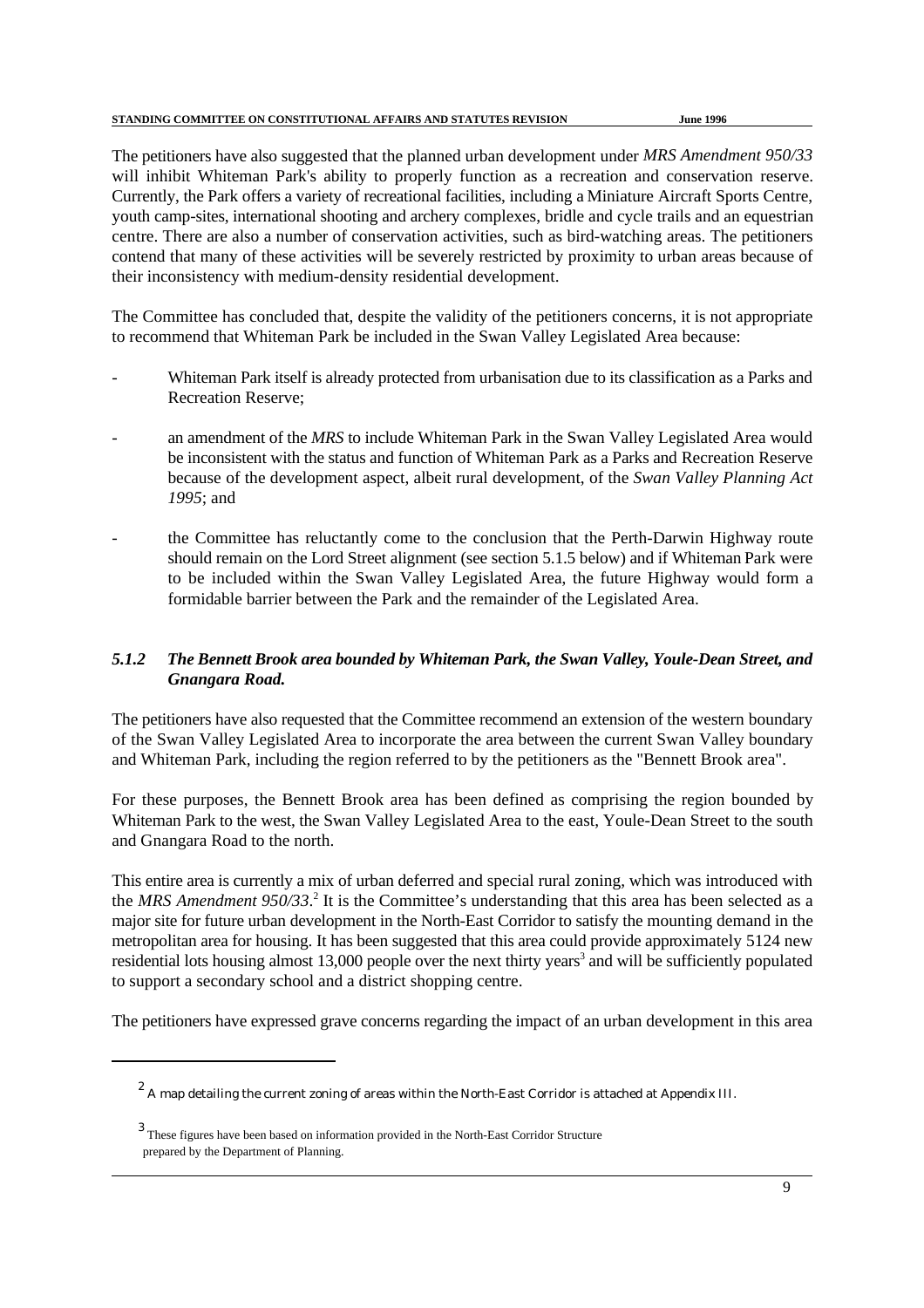on Whiteman Park and the Swan Valley Legislated Area. The petitioners were concerned that such developments would contribute to increased local pollution and crime rates and would alter the rural lifestyle of the area. It was felt that the buffer zones between the established rural areas and proposed urban development in the North-East Corridor are inadequate and should be extended. In particular, the petitioners expressed misgivings that the critical mass of the Swan Valley Legislated Area must be of a sufficient size to insulate the Legislated Area from the pressures of urbanisation in other parts of the North-East Corridor. In this way, the rural character of the Swan Valley could be sustained without any adverse effect.

The Committee notes that Henley Brook residents raised similar concerns with the Interim Swan Valley Strategy Committee regarding the impact of urban development, particularly that relating to the Ellenbrook development, the Egerton development, and the land between Henley Brook and Lord Street (*DPUD*, 1994). West Swan residents have also previously expressed similar concerns, particularly with regard to the potential for an urban corridor to be created between Guildford and Ellenbrook if the land between the existing boundary and Lord Street was not included within the Swan Valley boundary. Opposition to urban development in the North-East Corridor was also expressed by residents of Bassendean, Eden Hill, and Lockridge.

The petitioners also raised concerns regarding the motivation for the urban development in the Bennett Brook area, including the ownership of the land by Homeswest and the potential for development in Bennett Brook to spread the infrastructure costs of the Ellenbrook development in the north.

Homeswest owns Lots 352-355 and 359 Murray Road and Lots 10 and 310 Woollcott Avenue, representing approximately two fifths of the land zoned urban deferred.

Consultation with Homeswest emphasised consideration of the urban development within the North-East Corridor strategy. The development forms part of a corridor which links Beechboro in the south and Ellenbrook and the Vines Country Club in the north, and is intended provide housing for approximately 80,000 people. Corridor formations, as opposed to isolated developments, are also said to have strategic value in their potential to minimise unit costs of infrastructure by locating developments along service trunklines. Alternative Homeswest housing sites in the North-East Corridor, which include Stratton (500- 600 remaining lots) to the south east and some holdings in Middle Swan which are subject to the Swan Valley planning legislation, are limited.

A structure plan for this Homeswest land has been developed by a consultancy team comprised of town planning, environmental, and engineering consultants. While the details of the final development are subject to consultation with local planning authorities, the plan shows detailed site assessment and consideration of drainage issues. The plan indicates three well-defined drainage lines and two major floodprone areas. The drainage lines, including the St Leonard's Creek tributaries, will be utilised in the development. Engineering assessment of the northern area indicates that inundation is largely due to entrapment, which will be alleviated during the course of site preparation earthworks. Seasonal inundation of the southern area, however, is due to the height of the water table at this point, and will need to be addressed by a reasonable degree of infill. The report, however, suggests that the cost of the infill, which Homeswest expects to source locally, either to the immediate north of Ellenbrook or from the site itself, will not be prohibitive.

However, the petitioners do not agree with the assessment by Homeswest of the infrastructure costs involved in the development of the Bennett Brook area. The petitioners have specifically referred to the potential for the Bennett Brook site to incur high development costs due to seasonal inundation, local wetlands and the high local water-table.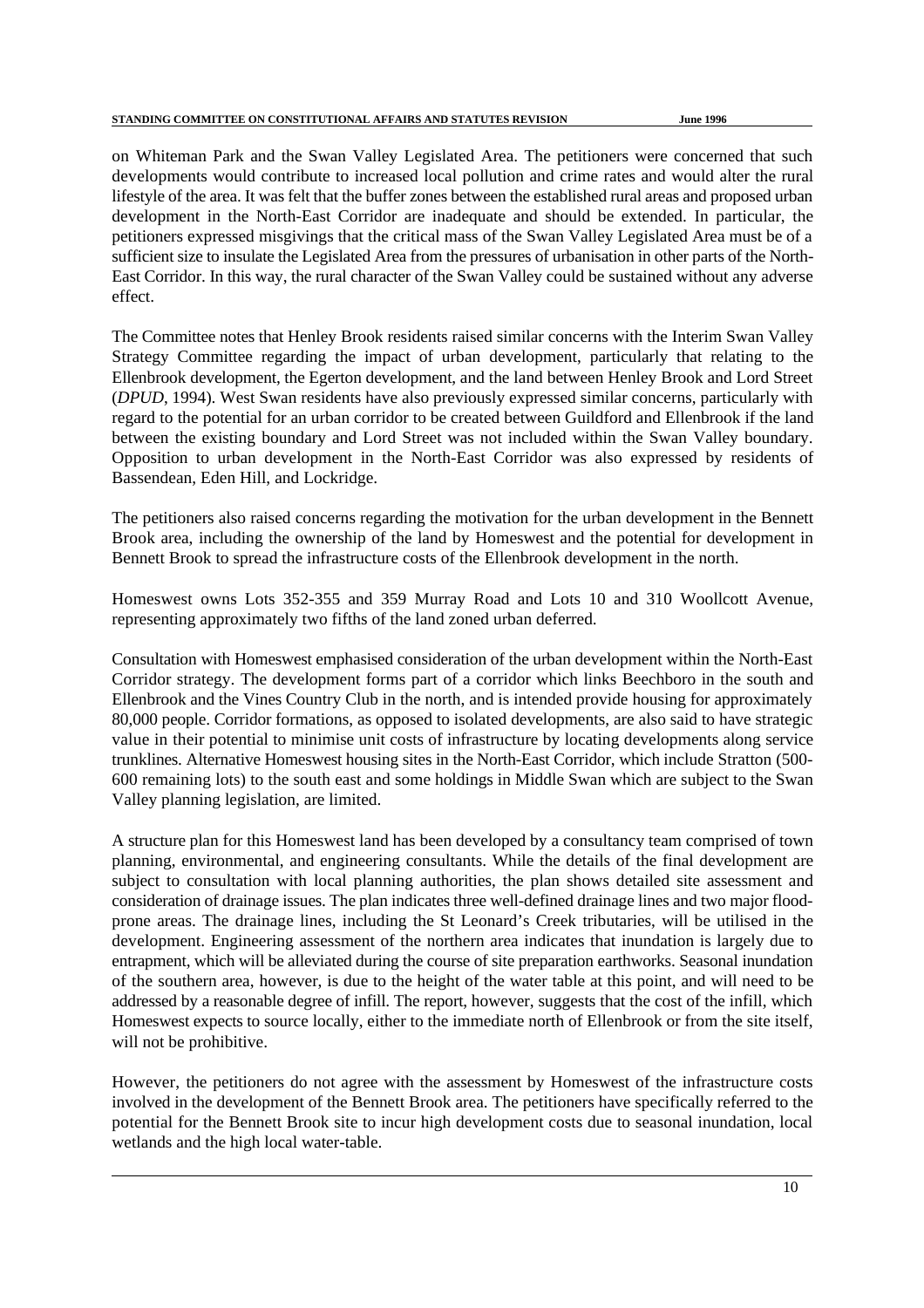Accordingly, the petitioners have proposed that small rural lots would be the most appropriate form of residential development in the area, because this type of development would:

- i. incur fewer infrastructure requirements in terms of initial construction and the provision of public utilities and services;
- ii. represent a lesser threat to the natural environment of Whiteman Park and to the Gnangara Mound Groundwater supply;
- iii. not have a negative impact on heritage areas and existing communities in the area; and
- iv. foster the maintenance of the present character, environment and economic base of Bennett Brook and the Swan Valley Legislated Area.

## *Deliberations of the Committee*

The Committee acknowledges that Perth is one of the fastest growing cities in Australia. In fact, since the publication of the first metropolitan strategic plan for the Perth Metropolitan Area in 1955, the population has doubled from about 500,000 to the present 1.1 million. Over the next thirty years, it is estimated that the population will, by the year 2021, reach approximately 2 million residents (*Urban Expansion Statement*, 1990). As a result, the critical need for additional land suitable for urban development must be accepted.

Yet, at the same time, the Committee recognises that a major attraction of Perth is the maintenance of its natural environment for recreational and conservation purposes, and the easy availability of alternative lifestyles close to the city centre. Furthermore, due to the unfortunate fact that Perth sits directly on top of two-thirds of its groundwater supplies in the Gnangara Water Mound, environmental protection must be a paramount priority for the continued good health of the metropolitan area.

Accordingly, the challenge for planning authorities is to retain the special character and preserve the natural environment of Perth while simultaneously engineering an urban expansion to accommodate a future Perth with twice its existing population.

One of the most important factors to be considered is the housing requirements of this future population and where the new areas of urban growth can be best accommodated to satisfy our competing needs. This challenge is further exacerbated by the necessity to not only ensure that the supply of land for housing keeps pace with demand, but also to plan for the provision of a full range of housing types and prices to meet the various demands of the growing population.

In terms of the proposed Bennett Brook development, the Committee considers that this dichotomy is intensified by the pre-existence of established rural lifestyles in this area. On the one hand, current residents of Bennett Brook have claimed that substantial cultural and environmental damage will result from urban development in this corridor between Whiteman Park and the Swan Valley. At the same time, urban planning and transport authorities have suggested that Perth's need for additional residential land outweighs the slight social and natural constraints to development. The Committee has also noted the disparity between the petitioners and Homeswest in relation to the infrastructure costs for urban development in this area.

The Committee was unable to reach a unanimous consensus on this issue, but considers this disparity to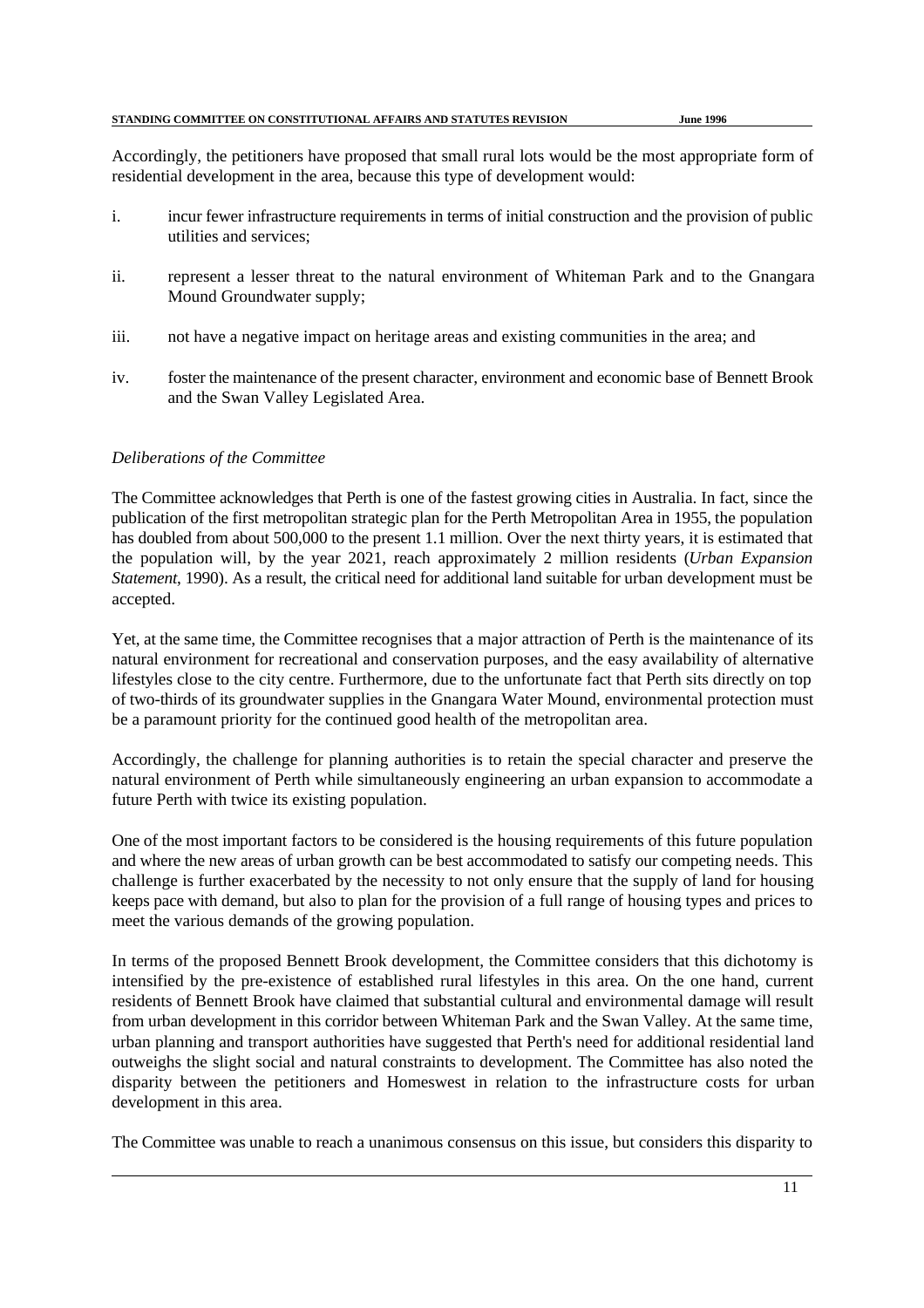be an accurate reflection of the competing social and environmental agendas that represent both sides to the issue of urban development in the North-East Corridor.

The Committee therefore offers two alternative recommendations for the Bennett Brook area:

## *1. Support for the MRS Amendment 950/33*

One view expressed support for urban development in the North-East Corridor according to the terms of the *MRS Amendment 950/33* and opposes the petitioners request to include the Bennett Brook area in the Swan Valley Legislated Area*.* This view is guided by the principle that good urban land, like any natural commodity, must be used according to its most appropriate function.

The Committee has been advised that Perth is quickly running out of land suitable for cheap and effective urbanisation. Accordingly, due to the rapid expansion of Perth, the paramount need for land suitable to urban development must take precedence over the maintenance of the opportunities for semi-rural lifestyles. A concern was also raised by members of the Committee supporting the *MRS Amendment 950/33* that any form of development, other than high-density urban development, would not generate a sufficient local population to justify the provision of public services, such as a rail link and public transport.

This view did suggest, however, that where land was not suitable for urban development because of high construction costs due to environmental constraints, such as wetlands, such areas should be appropriately zoned as rural areas or maintained as public open space.

Accordingly, members of the Committee who supported this view felt unable to give their support to the petitioners' request for the extension of the Swan Valley Legislated Area westwards to include the Bennett Brook area.

## *2. Incorporation of Bennett Brook area into Swan Valley Policy Area D*

The other view expressed was more consistent with the position advanced by the petitioners. This view recommended the incorporation of the Bennett Brook area within the Swan Valley Legislated Area. However, the members of the Committee who gave support to this view concluded that the most appropriate incorporation would be within Policy Area D rather than Policy Areas A or B as requested by the petitioners.

Policy Area D provides for the establishment of villages in a rural setting, with residential lot sizes ranging from  $2000m^2$  to  $4000m^2$ . It also promotes the provision of utilities, infrastructure services and amenities which complement and support the distinctive requirements of rural villages. Most importantly, a major planning objective for Policy Area D is the prevention of detrimental impact on the rural activities in the Swan Valley and the nutrient levels of the Swan River.

Under the current urban zoning of the Bennett Brook area, it is anticipated that approximately 5124 residential lots are to be developed to house almost 13,000 people. Given the special rural zoning already granted to the Henley Brook area (which constitutes 17.5% of the total area under consideration), the majority of these 13,000 residents will be concentrated in the remaining area between Park Street and Youle-Dean Street. Alternatively, if the area was to be classified Area D under the *Swan Valley Planning Act 1995*, these figures would be reduced to between 500-1000 lots housing between 1250-2500 people.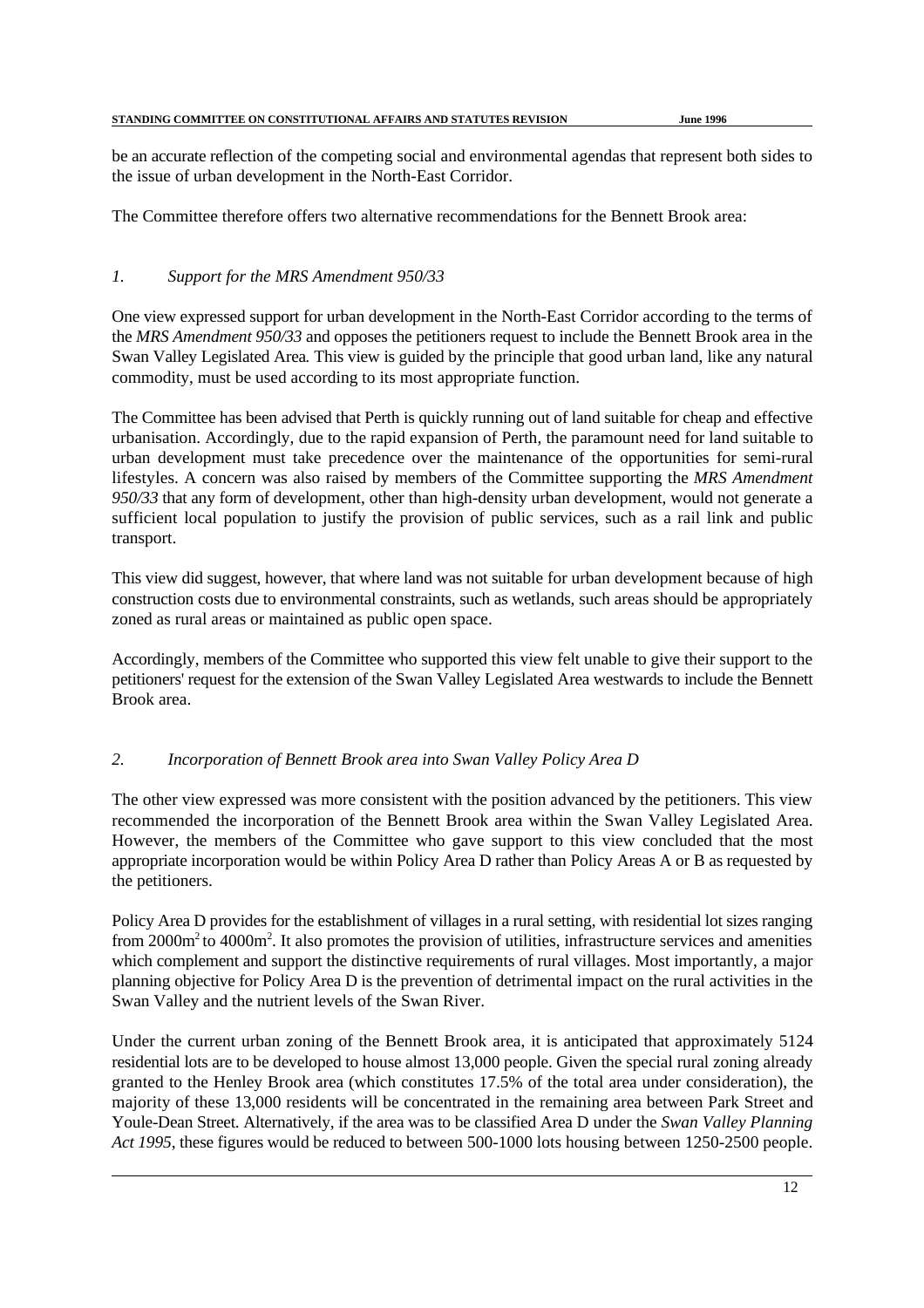The reasoning behind supporting the incorporation of this area in Policy Area D involves a number of considerations.

Firstly, it was considered that the relatively large lot sizes, reduced population and the specific contemplation of wetlands in Policy Area D would result in more effective protection for the environment of the North-East Corridor. In particular, it was felt that there was an imperative need to protect the Gnangara Water Mound. This area falls within the Priority Two area of the Mound. A prohibition against any medium or high density residential development would be necessary to ensure the quality of these vital groundwater resources.

Secondly, a major motivation to consolidate the Bennett Brook area into the Swan Valley Legislated Area was to attain a critical mass that would enable the Swan Valley to service the growing demand for its recreational and heritage aspects. Increasing demands by tourists and Perth residents could see the Swan Valley overwhelmed unless sufficient land was incorporated into its boundaries. It was felt that the protection of the Valley's rural character would be best achieved by insulating the Valley proper from the pressures of surrounding urbanisation, such as the Ellenbrook development to the north and West Swan to the south.

Thirdly, the incorporation of Bennett Brook under Policy Area D would allow at least some avenue for residential development in the North-East Corridor, while simultaneously affording protection to the Swan River and the sensitive wetlands in the Bennett Brook area. It would also allow for many semi-rural or tourist pursuits, such as bed and breakfast accommodation and cottage industries, to develop in the area, while incurring lower infrastructure costs due to lower density development.

Accordingly, this view recommends that support be given to the request of the petitioners that the Swan Valley Legislated Area be extended westwards to include the Bennett Brook area and Caversham Air Base (see section 5.2 below), but that this extension be achieved under the auspices of Policy Area D.

It should be noted, however, that the members of the Committee who supported this view did so subject to the operation of the following caveats:

- i. while it would be appropriate for a substantial part of the Caversham Air Base to be incorporated into Policy Area D along with the Bennett Brook area for the reasons outlined above (see section 5.2 below), some portions of the former Air Base should be utilised as public open space to encourage recreational pursuits and environmental conservation; and
- ii. if the recommended consolidation of Bennett Brook into Policy Area D is not accepted and MRS Amendment 950/33 remains unaltered, then this view would make a supplementary recommendation that the Caversham Air Base be incorporated into Policy Area B, as requested by the petitioners, in order to alleviate the pressures on Whiteman Park and the Swan Valley resulting from the increased urbanisation in the North-East Corridor due to the Bennett Brook development.

## *5.1.3 Bennett Brook and Whiteman Park as an Equestrian Centre*

The Committee has also noted the advice of a private resident of Middle Swan regarding previous proposals to utilise the area as an equestrian centre (Slater, 1995). The Interim Swan Valley Strategy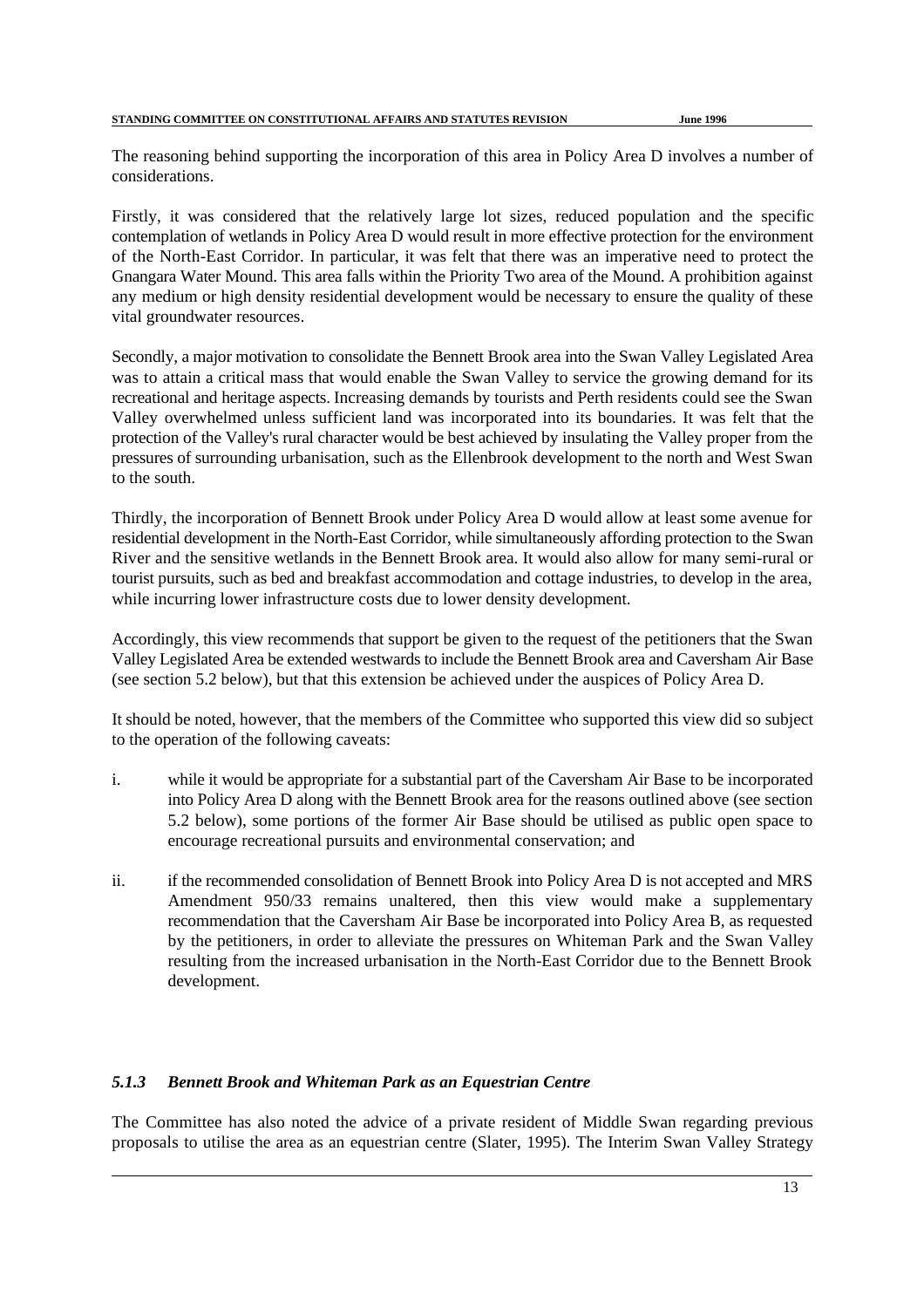Committee (DPUD, 1995) also noted that many residents of the Swan Valley area are involved in horse training and other equestrian-related activities and had expressed concerns that such activities would not be protected within plans for the urban development of the area.

The Bennett Brook area is said to be ideal for such activities due to the suitability of the surrounding land for year-round equestrian activities, the close proximity of Whiteman Park as open land for riding and training, and the traditional link between the equine and viticultural industries throughout Australia. The Committee notes with approval the extensive equestrian activities which the Park already offers.

The Committee appreciates the possible interference to the equestrian activities in Whiteman Park due to the alignment of the proposed new route for the Perth-Darwin Highway along Lord Street, which forms the eastern boundary of Whiteman Park. The Committee has been advised, however, that the Highway could be intersected by a series of tunnels allowing access to Whiteman Park for equine activities (see section 5.1.5 below).

Therefore, the Committee unanimously recommends that the viability for such tunnels be investigated as a condition precedent to the extension of Lord Street to form the new Perth-Darwin Highway.

## *5.1.4 Adverse impact on groundwater.*

The petitioners expressed concern regarding the impact of urban development in the North-East Corridor on the groundwater contained within the Gnangara Groundwater Mound. The future urban areas and roads in the North-East Corridor will affect approximately 395 hectares of Priority Area 1 and 838 hectares of Priority Area 2 (*Minister for Planning*, 1995).

The Committee considered the possible adverse effects on groundwater that could result from urbanisation in this sensitive area. In particular, the Committee identified :

- protection of groundwater supplies from pathogenetic and chemical contamination normally associated with urban development, such as domestic wastewater, stormwater runoff and vehicle emissions;
- protection of the Swan River from excessive nutrient loads from domestic fertilisers; and
- the risks and hazards from gas pipelines and communal sewerage

as important environmental issues for the area.<sup>4</sup> The Committee notes that two Water Authority production bores are currently in use in the area affected by the petition.

The Committee notes with great concern the fact that no specific environmental impact studies appear to have been carried out in relation to the Bennett Brook area, other than the Henley Brook Structure Plan, which covers for only 17.5% of the area in question. Furthermore, this omission is contrary to established government policy in relation to any proposed urban development. Such an environmental impact assessments is crucial, not only for the protection of water resources, the ecologically-sensitive wetlands

<sup>&</sup>lt;sup>4</sup> EPA Bulletin 754, which considers the area in a regional context, provides further details on these issues.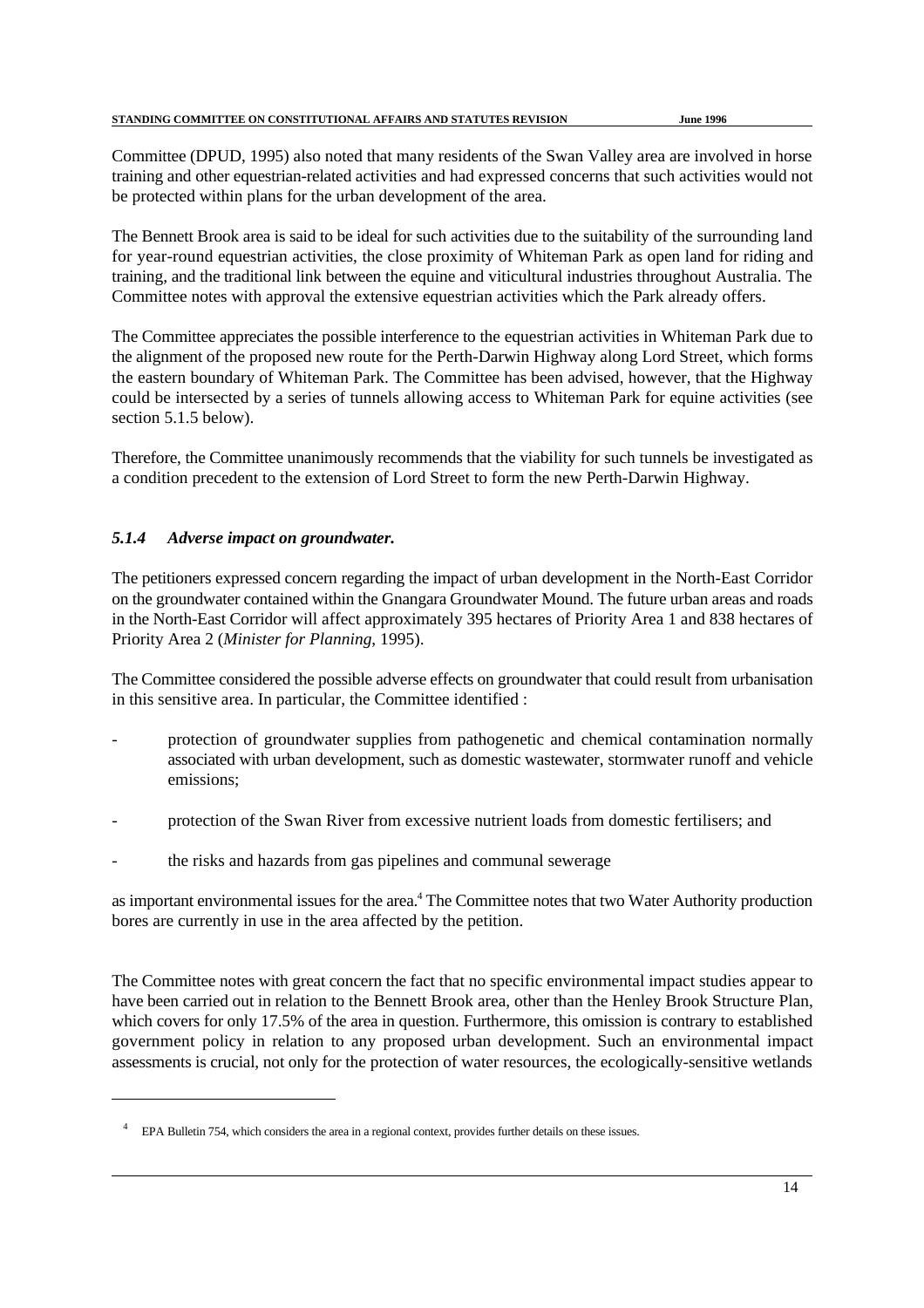and the natural flora and fauna of the North-East Corridor, but also to prevent the raising of public expectations of development without ensuring that such development is not subject to substantial physical and environmental constraints.

The Committee urges the State Government to rectify this situation as soon as possible.

# *5.1.5 Transport Issues*

As stated above, the Committee has also considered the impact of State transport planning and National Highway initiatives on the areas subject to the petition. In particular, the petitioners have been critical of the potential effect of *MRS Amendment 950/33* on Whiteman Park.

The *MRS Amendment 950/33* incorporates an extension of Lord Street north of, and connecting with, the Reid Highway, with a rail link to be constructed adjacent to the road extension. The extension, referred to as the new Perth-Darwin Highway route, has been designed to constitute the major arterial road connecting Perth with the Northern Territory. This section of the national highway route also links Perth to the north west regions of Western Australia via the Brand and North West Coastal Highways. It is therefore of significant strategic and economic importance to the State.

Currently, the Great Northern Highway forms the national highway route between Perth and the Northern Territory. Within the Perth metropolitan area, the Great Northern Highway route extends from the Roe Highway in Middle Swan to Muchea and passes through the Swan Valley and the townsites of Upper Swan, Bullsbrook (east) and Muchea. This section of the Great Northern Highway also currently serves as the major north-south arterial road for the North-East Corridor of the metropolitan area.

Unfortunately, the Great Northern Highway is a two-lane road designed only to rural highway standards. The Committee recognises that, as urban development and traffic volumes increase in the North-East Corridor, the safety and amenity of this existing highway will deteriorate and will adversely effect the function of the road transport system in the North-East Corridor.

The Committee therefore endorses the need to plan for the future by either upgrading of the Great Northern Highway to national highway standards or selecting a new route for the future highway within the metropolitan area.

## *Alternative Routes Considered by State Government*

In October 1991, the State Government commissioned a series of studies to investigate several alternative alignments for a Perth-Darwin Highway route ("Highway route"), taking into account physical and social constraints, the need for environmental protection and future traffic requirements.

The studies investigated four possible alignments for the Highway route. These were:

- 1. Extension of the Tonkin Highway from Reid Highway to Brand Highway near Muchea;
- 2. Extension of the Tonkin Highway from Reid Highway to Great Northern Highway south of Bullsbrook, then following the Great Northern Highway alignment to the Muchea area;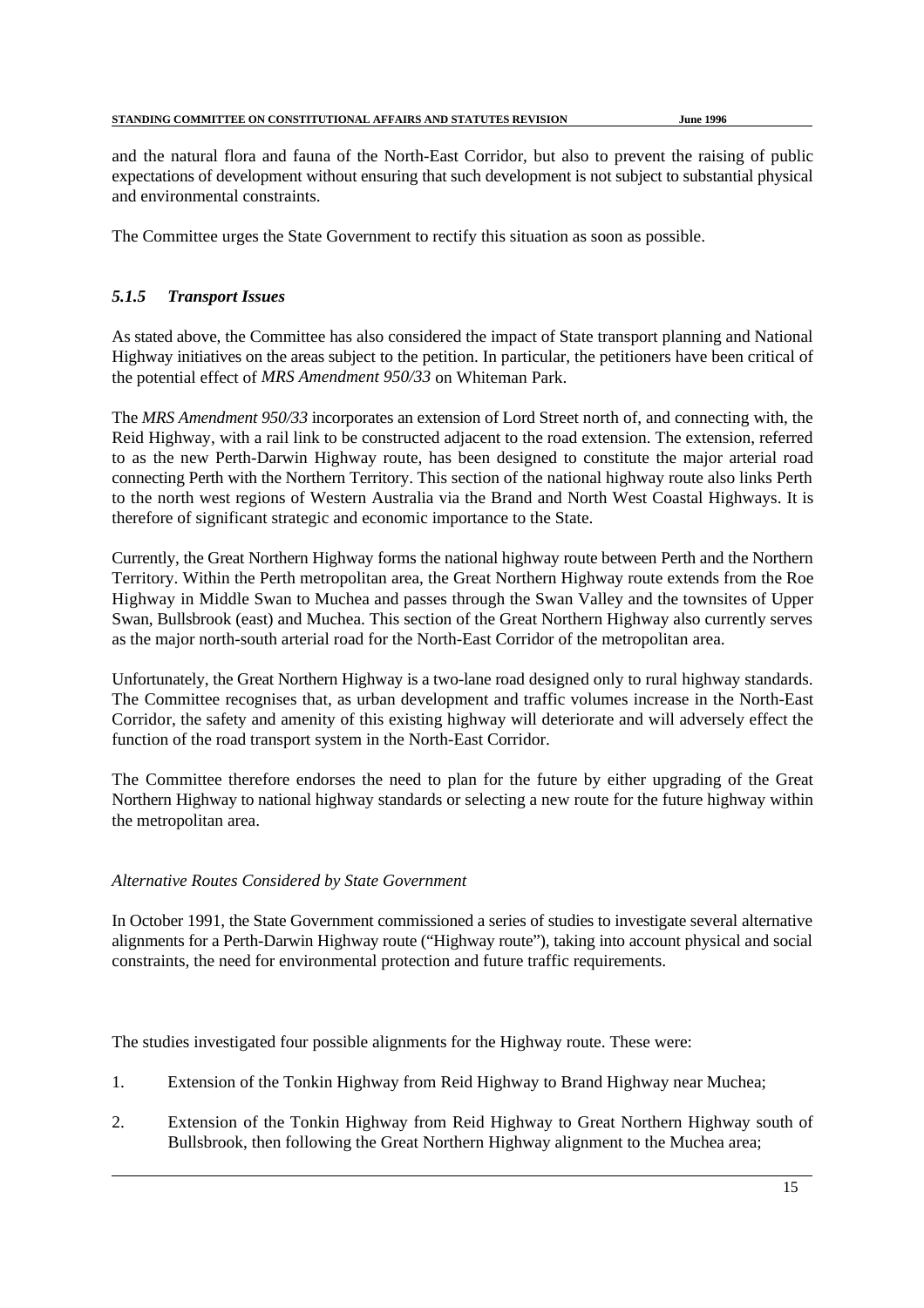- 3. Extension of Lord Street from the proposed Reid Highway alignment to Great Northern Highway south of Bullsbrook, then following the Great Northern Highway alignment to the Muchea area; and
- 4. Upgrading of the Great Northern Highway from the Roe Highway/Reid Highway to the Muchea area.

Options 1 and 2 were not considered appropriate because they required the Highway to traverse Priority 1 sections of the Gnangara Water Mound.

Option 4 was not recommended because of the perception that public opinion, both locally and across the metropolitan area, opposed the location of a national highway within the confines of the Swan Valley or in surrounding areas because of the threat a national highway would pose to the natural environment and rural character of the area. This position has received further support since the enactment of the *Swan Valley Planning Act 1995* as the Great Northern Highway runs directly through the Swan Valley Legislated Area.

Accordingly, the report recommended that option 3 (northerly extension of Lord Street to Muchea) was the most desirable location for the Perth-Darwin Highway because it would satisfy the long term needs of the national highway system while having the least overall social and environmental impact of the options considered. This recommendation was then utilised to form the basis of *MRS Amendment 950/33.*

## *Opposition to Lord Street Extension*

The Committee is sympathetic to the petitioners' opposition to the proposed site of the Highway on the Lord Street alignment.

In considering the relevance of the *MRS Amendment 950/33* to the petition, the Committee notes three important components of the proposed new Highway route:

- 1. the Highway will be situated slightly within the eastern boundary of Whiteman Park south of Park Street;
- 2. the Committee has been advised that, in order to accommodate a bridge crossing Gnangara Road, the Highway will veer an additional three hundred metres into Whiteman Park north of Park Street; and
- 3. the *MRS Amendment 950/33* has rezoned land in Henley Brook and West Swan to Urban Deferred and reserved land required for the Highway and other major local roads between Reid Highway and the Ellenbrook urban development.

As stated above, it is planned that the Highway will run along, and sometimes slightly within, the eastern boundary of Whiteman Park. As a result, approximately 109 hectares or 4% of the total area of Whiteman Park has been rezoned to allow for the provision of a Controlled Access Highways reservation.

Furthermore, the proposed route for the Highway system twice runs within the boundaries of Whiteman Park and results in the effective severance of two specific portions of Whiteman Park. Under the *MRS Amendment 950/33*, these severed areas were rezoned as Rural (28 hectares) and Urban Deferred (4.4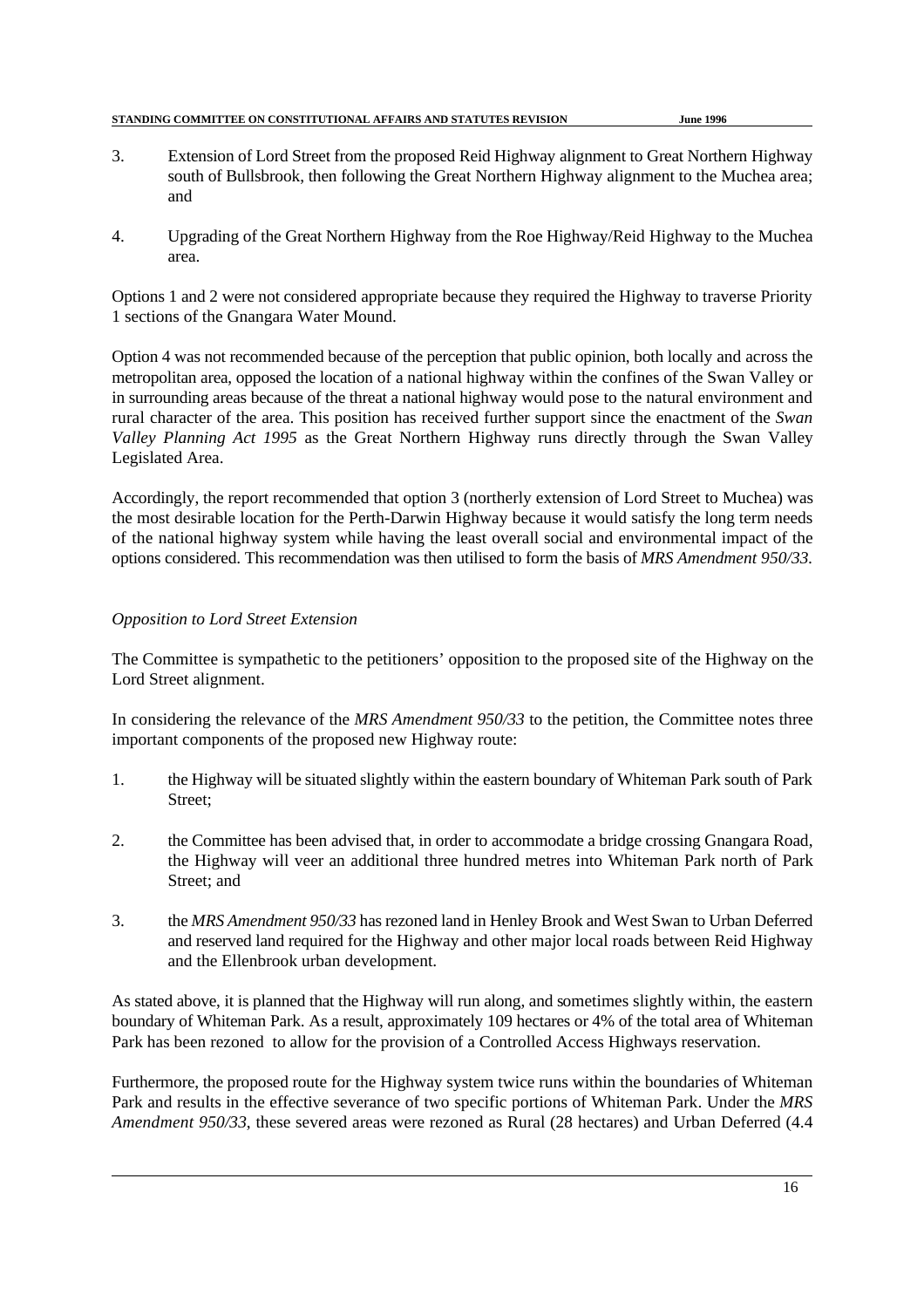hectares). $5$ 

Accordingly, the petitioners have argued that the current location of the Highway site:

- 1. represents a threat to the natural environment of Whiteman Park and to the Gnangara Mound groundwater supply;
- 2. will have a negative impact on important heritage areas and existing communities; and
- 3. that the creation of a new six lane highway in the North-East Corridor is unnecessary given the ability to upgrade the existing Great Northern Highway system and will result in the over-supply of arterial roads running north to south in the North-East Corridor.

The Committee appreciates all of the above concerns and acknowledges that the proposed Highway route is not an ideal solution. In particular, Whiteman Park's importance as a recreational and conservation area, and the need to protect the Gnangara Groundwater Mound, cannot be underestimated.

Furthermore, while the Committee accepts the argument that the new Highway could result in an oversupply of arterial roads running north-south in the North-East Corridor, the Committee notes that the risk of over-supply of arterial roads would not be diminished by enforcing a change in the Highway's alignment. The only solution to this potential problem is to ensure that the number of roads running north to south is appropriate to the actual level of urban development taking place in the North-East Corridor. The Committee suggests that one measure that might be investigated to minimise the impact on traffic levels is the incorporation of the proposed Highway route with the existing Lord Street to simultaneously service both national highway and local traffic, thereby reducing the fragmentation of the surrounding areas and preventing the unnecessary proliferation of roads running north-south in the North-East Corridor.

In the final analysis, however, the Committee is of the opinion that, notwithstanding the merits of the arguments put forward by the petitioners, the proposed site of the new Highway route on the eastern extreme of Whiteman Park is the least problematic of the alternative routes, especially given the fact that those parts of Whiteman Park affected by the new Highway route had already been mainly cleared for grazing.

On the basis of information provided during its deliberations, the Committee concluded that, on balance, the proposed Highway route has a number of social and environmental advantages over the alternative routes.

Firstly, Lord Street extension will:

- have less effect on ecologically sensitive areas than alternative routes along the Tonkin or Great Northern Highways;
- not substantially reduce the effectiveness of Whiteman Park as a recreation area in any significant manner; and

<sup>&</sup>lt;sup>5</sup> These statistics were provided to the Committee by the Minister for Planning.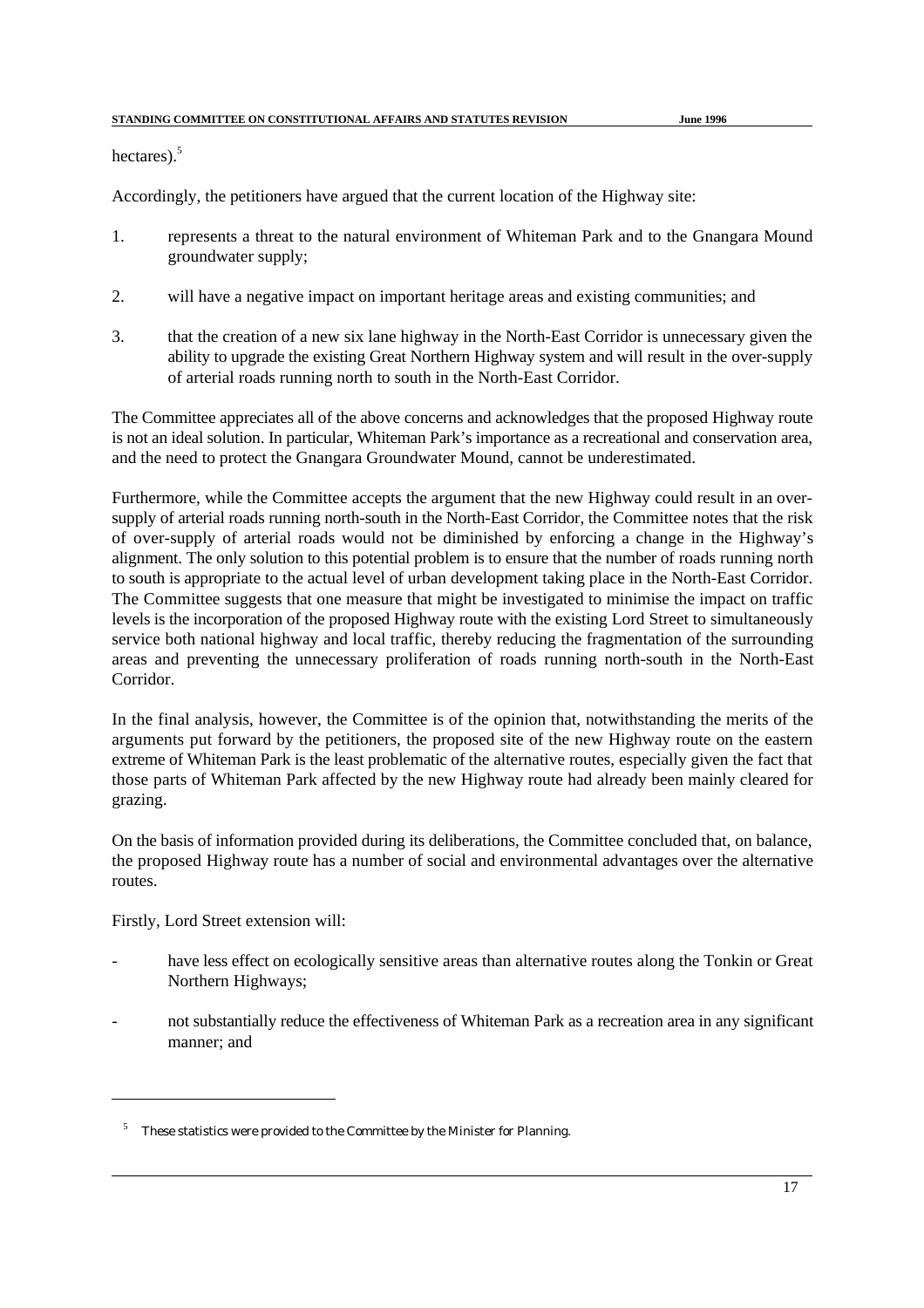not impact upon the rural character of the Swan Valley Legislated Area.

Secondly, the Committee notes that the proposed Highway route does not impact on any existing urban developments or heritage sites of great significance, although it does pass in close proximity to an Aboriginal site in the vicinity of Warbrook Road, which would need to be avoided in the Highway design (Perth-Darwin National Highway - Stage 2 Final Report, 1991).

Thirdly, the Lord Street extension represents the cheapest and safest location for the development of a rapid transit system through the North-East Corridor. Indeed, the Committee recognises that the Highway's current alignment represents, for much of its length a logical physical delineation between conservation/recreational uses to the west (such as Whiteman Park) and the proposed urban development to the east.

Accordingly, the Committee is unable to accept that the arguments put forward by the petitioners are sufficient to warrant an alteration to the alignment of the proposed Perth-Darwin Highway route.

It should be noted, however, that, as mentioned in section 5.1.3, the Committee considers its acceptance of the Lord Street extension as the new Perth-Darwin Highway route to be conditional upon the provision of access tunnels incorporating bridle-paths to Whiteman Park. The tunnels are needed for indigenous animals to cross under the Highway in safety and to allow easy and safe access to the park for recreational purposes. In addition, given the pre-existing use of Whiteman Park for equestrian purposes, the Committee feels that it is easier to provide bridle access by tunnels under the Highway at the current gate entrances at the intersection of the Highway at Park Street, Woolcott Avenue and Youle-Dean Street.

# **5.2 Caversham Air Base**

The petition also requests that the Caversham Air Base be included in the Swan Valley Policy Area B. The Air Base is situated immediately north of Harrow Street and comprises an area of 250 hectares. It has been partially cleared with some revegetation and that other parts of the Air Base contain natural bushland. This remnant vegetation was highlighted in the Environmental Audit for the North-East Corridor as being one of the few remnant "Southern River" vegetation complexes remaining within the metropolitan area and, in fact, in the whole Swan Coastal Plain (*DPUD*, 1994).

In essence, this request to include the Air Base in the Swan Valley Legislated Area relates to the establishment of a link between the Swan Valley area and Whiteman Park.

In fact, the North-East Corridor Structure Plan (Ministry for Planning, 1995) provides for a corridor through the lower portion of the existing Caversham Air Base, connecting Whiteman Park and the Swan Valley. This area, however, was not incorporated in the Swan Valley Legislated Area, but will be designated by amendment to the MRS at a date yet to be determined.

Again, the Committee was unable to unanimously agree as to the recommended status for Caversham Air Base. For the same reasoning as described in section 5.1.2 above, part of the Committee supported the inclusion of Caversham Air Base in Swan Valley Policy Area D, while the other part felt that the petitioners' request must be denied on the basis that the land was likely to be the most suitable for urban development in the North-East Corridor.

However, it should again be noted that the members of the Committee who supported the incorporation of the Air Base into Policy Area D considered that some portions of the former Air Base should be utilised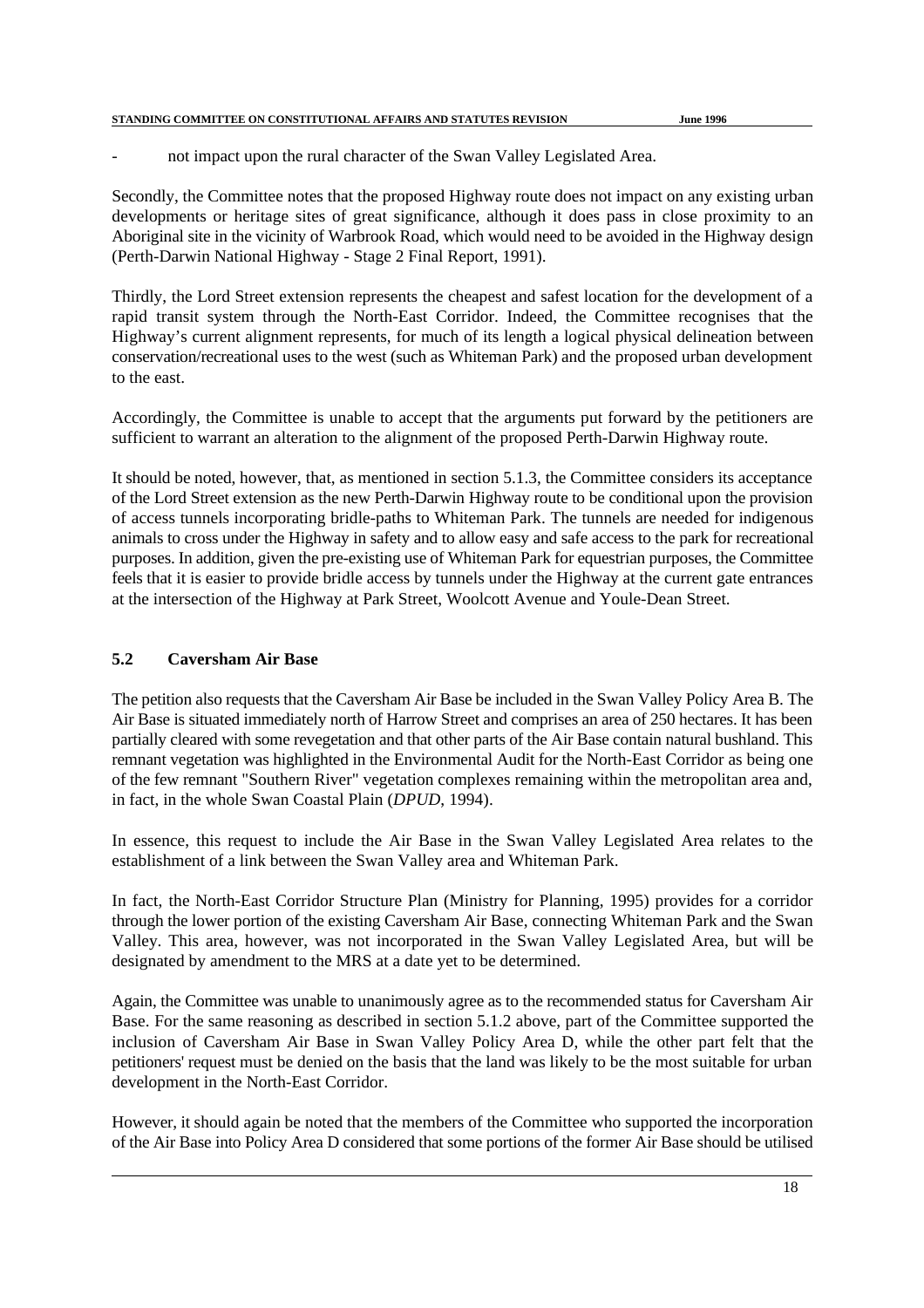as public open space to encourage recreational pursuits and environmental conservation and to maintain a land corridor between Whiteman Park and the Swan Valley.

Furthermore, if the recommended consolidation of Bennett Brook into Policy Area D was not accepted, then this view would make a supplementary recommendation that Caversham Air Base be incorporated into Policy Area B, as requested by the petitioners, in order to alleviate the pressures on Whiteman Park and the Swan Valley resulting from the increased urbanisation in the North-East Corridor due to the Bennett Brook development.

# **3. Recommendations and Conclusion**

The Committee has been asked to consider whether Whiteman Park, the Caversham Air Base and Bennett Brook should be included within Swan Valley Legislated Area under the *Swan Valley Planning Act 1995.* The petitioners have suggested that such legislative protection is necessary to enable the continued protection of the traditional and alternative lifestyles currently available in the North-East Corridor.

In considering the petition, the Committee has been made aware of a general concern in the Swan Valley and the surrounding areas of the impact urbanisation will have in the North-East Corridor. In particular, there is a concern that the long standing rural character of the Valley will be eroded and that pollution to the environment and the groundwater supplies will result.

Certainly, the Committee appreciates these concerns and, to an extent, shares them. However, the Committee also acknowledges that, as Perth grows in size and population, there are increasing demands for land suitable to urban development. Such conflicts can only be resolved by compromise according to communal priorities.

In relation to the requests contained in the petition, the Committee makes the following recommendations:

- 1. Given the current protection afforded to Whiteman Park by its classification as a Parks and Recreation Reserve, the Committee considers that its contribution as a recreation facility to the North-East Corridor is already well-protected given current planning strategies;
- 2. The proposed Perth-Darwin Highway should remain at its present alignment along Lord Street, subject to an investigation as to whether this extension can be engineered to provide service to both regional and local traffic, thereby reducing the number of arterial roads running north-south in the North-East Corridor and minimising the fragmentation of the area;
- 3. Existing uses of land, such as equestrian training and horse-racing facilities, are appropriate in the North-East Corridor and should be sustained and encouraged through appropriate zoning and the creation of infrastructure consistent with such activities; and
- 4. The Committee was not able to agree on the recommended status of the Bennett Brook area and the Caversham Air Base.

The Committee makes two alternative recommendations in relation to these issues:

i. One view expressed support for urban development in the North-East Corridor according to the terms of the *MRS Amendment 950/33* and opposes the petitioners request to include the Bennett Brook area and Caversham Air Base in the Swan Valley Legislated Area*.*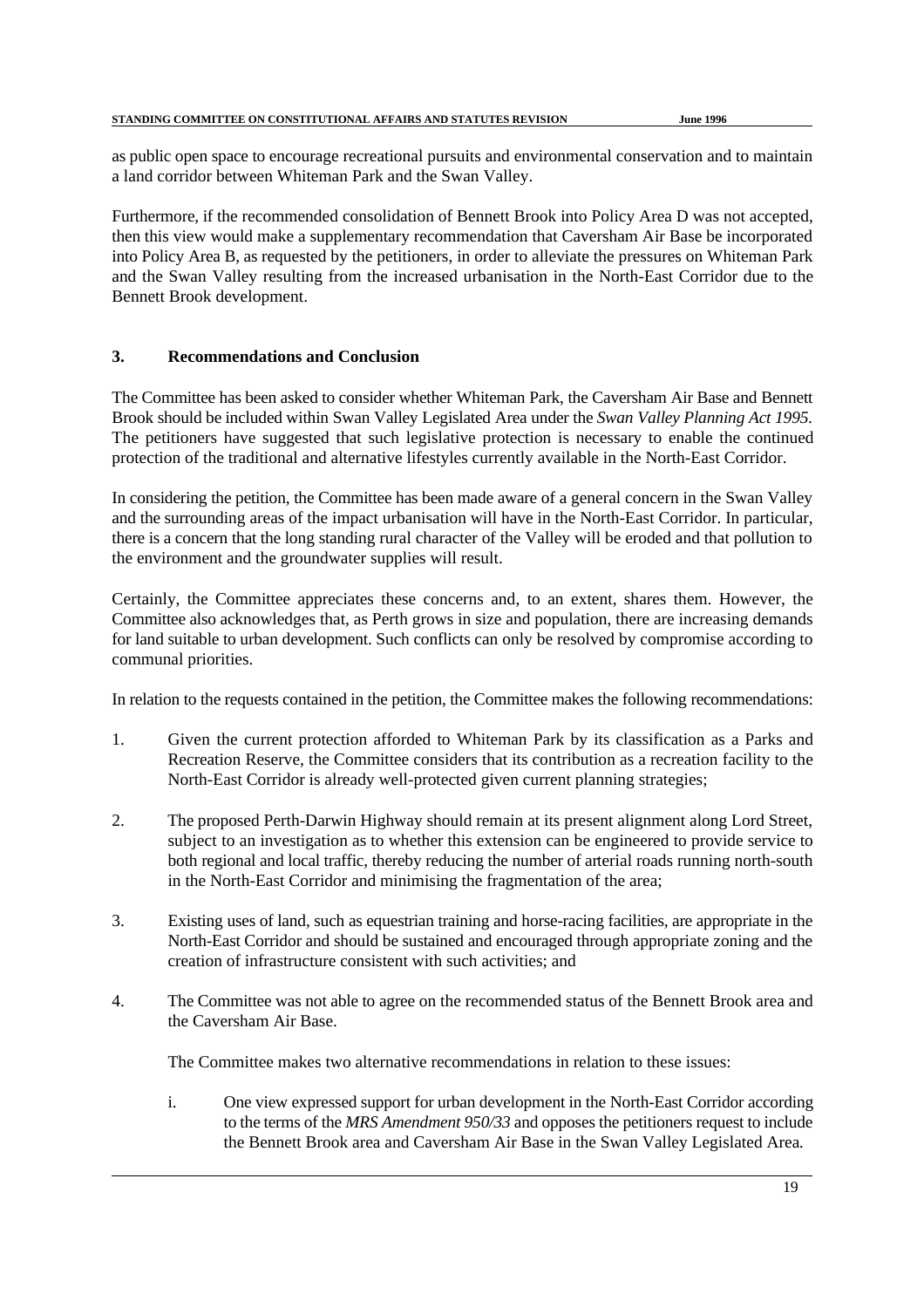ii. The other view recommended the incorporation of the Bennett Brook area and the Caversham Air Base into the Swan Valley Legislated Area, but concluded that the most appropriate incorporation would be within Policy Area D rather than Policy Areas A or B as requested by the petitioners. This view also suggested that portions of the former Air Base should be reserved as public open space to encourage recreational pursuits and environmental conservation.

This view also concluded that, if the recommended consolidation of Bennett Brook into Policy Area D was not accepted, then a supplementary recommendation would be made that Caversham Air Base be incorporated into Policy Area B, as requested by the petitioners, in order to alleviate the pressures on Whiteman Park and the Swan Valley resulting from the increased urbanisation in the North-East Corridor due to the Bennett Brook development.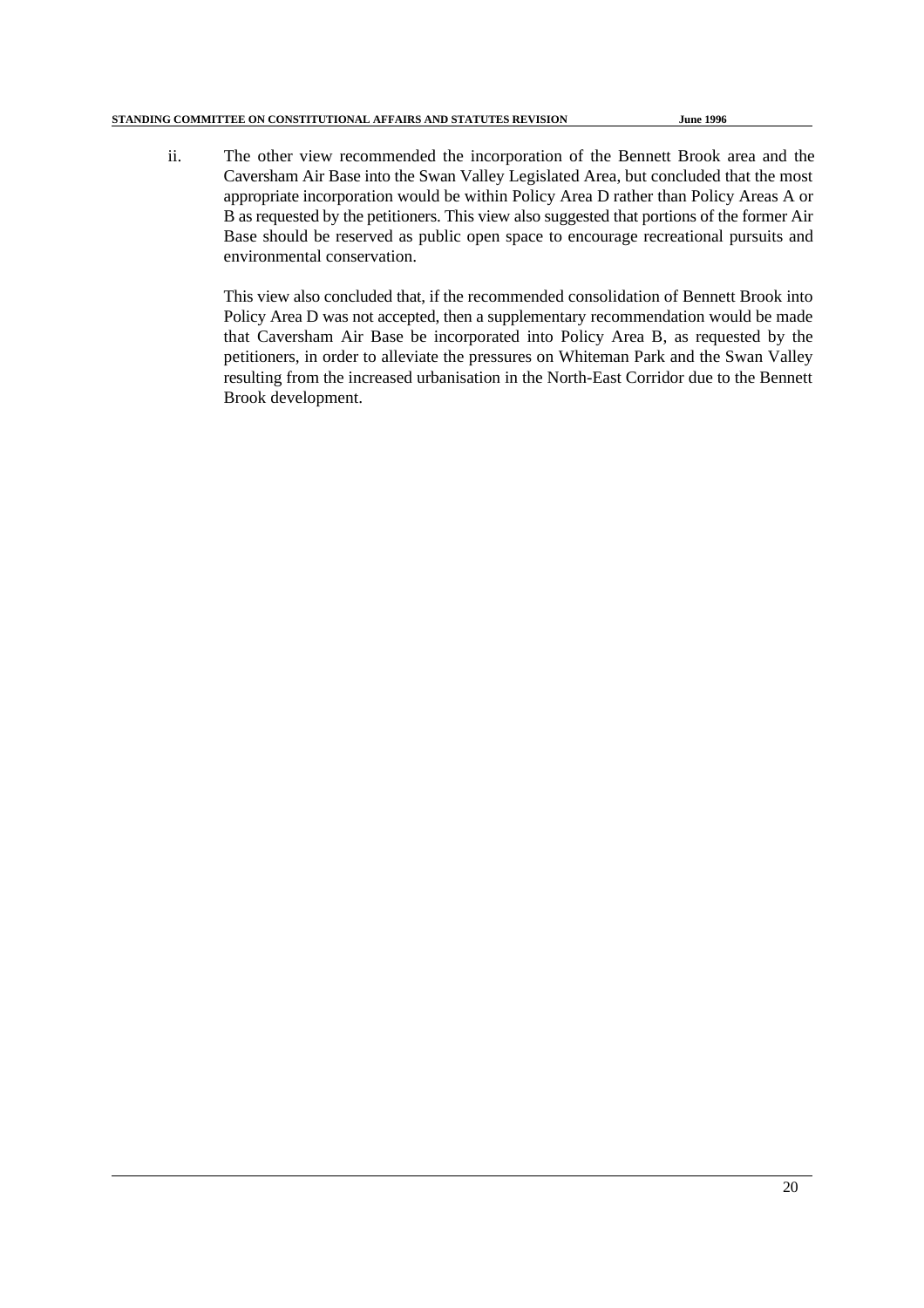#### **APPENDIX I**

The Committee met or spoke with the following persons to discuss the terms of the petition:

Mr Tim Auret, Senior Structure Planner, Ministry for Planning.

Mr Brett Hughes, Manager Transport Planning, Ministry for Planning.

Mr Marco Peter Martinovich, Manager Transit Planning, Department of Transport.

Mr Paul Trichilo, Acting Manager Metropolitan Planning, Main Roads (Western Australia).

Mr Rod Henderson, Principal Petitioner.

Mr Bill Slater, petitioner and local resident.

Mr Richard Elliot, Strategic Planning Manager Land Development, Homeswest.

Mr Lex Barnett, Consultant.

#### **REFERENCES**

AURET T, 1995. *Transcript of evidence*. Presented at a meeting of the Standing Committee on Constitutional Affairs and Statutes Revision, 3 November 1995.

BSD CONSULTANTS, 1993. *Perth Darwin National Highway Stage Two Study*, Perth, 1993.

CARTER B, 1995. *Henley Brook and West Swan Landcare Project - Interim Report*, July 1995.

DEPARTMENT OF PLANNING AND URBAN DEVELOPMENT ("DPUD'), 1994. *Swan Valley Community Consultation*. Report prepared by Mitchell McCotter and Associates for the Department of Planning and Urban Development, Perth, 1994.

DPUD, 1990. *Urban Expansion Policy Statement*, Perth, March 1994.

DPUD, 1994. *North-East Corridor Structure Plan*, Perth, March 1994.

ENVIRONMENTAL PROTECTION AUTHORITY ("EPA"), 1994. *Metropolitan Region Scheme Amendment 950/33 and North-East Corridor Structure Plan - A submission and informal advice by the EPA on the North-East Corridor Amendment by State Planning Commission, and comments regarding the North-East Corridor Structure Plan prepared by the Department of Planning and Urban Development*, Perth, September 1994.

GRATTE D, 1996. Submission. Tabled at a meeting of the Standing Committee on Constitutional Affairs and Statutes Revision.

GREG ROWE AND ASSOCIATES, 1994. *Henley Brook Structure Plan: Area Bounded by Park Street, Murray Road and Youle-Dean Street,* Perth, July 1994.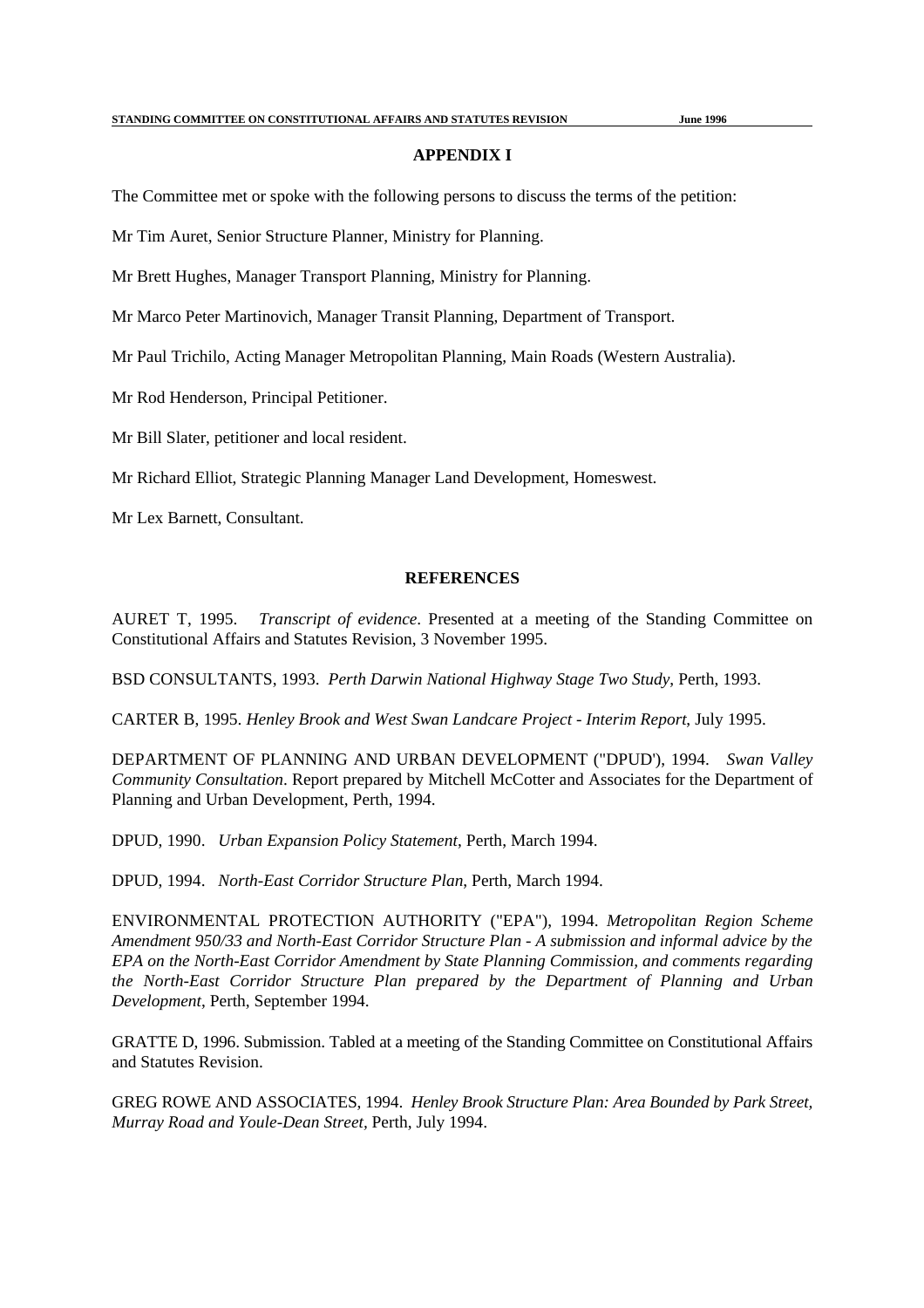HUGHES B, 1995. *Transcript of evidence*. Presented at a meeting of the Standing Committee on Constitutional Affairs and Statutes Revision, 3 November 1995.

MARTINOVICH M, 1995. *Transcript of evidence*. Presented at a meeting of the Standing Committee on Constitutional Affairs and Statutes Revision, 3 November 1995.

MINISTRY FOR PLANNING, 1995. *North-East Corridor Structure Plan*. Map produced by the Land Information Branch.

SLATER W, 1995. *Transcript of evidence*. Presented at a meeting of the Standing Committee on Constitutional Affairs and Statutes Revision, 3 November 1995.

SLATER W, 1995. *Submission*. Tabled at a meeting of the Standing Committee on Constitutional Affairs and Statutes Revision, 10 November 1995.

TRAVERS MORGAN et al., 1991. *Perth-Darwin National Highway Termination Study : Stage 1*, Perth, 1991.

TRICHILO P, 1995. *Transcript of evidence*. Presented at a meeting of the Standing Committee on Constitutional Affairs and Statutes Revision, 3 November 1995.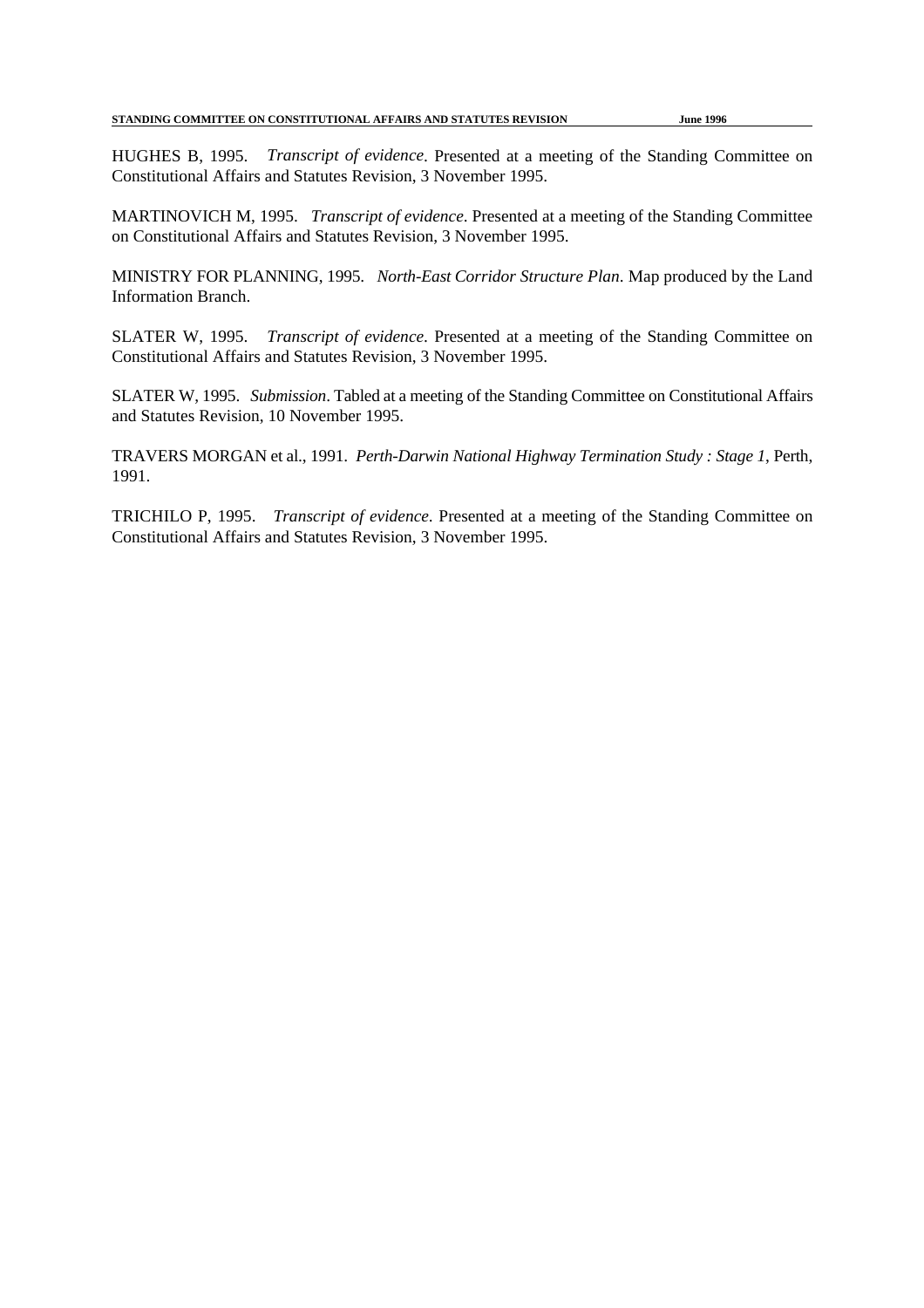## APPENDIX II CURRENT SWAN VALLEY PLANNING AREAS MAP

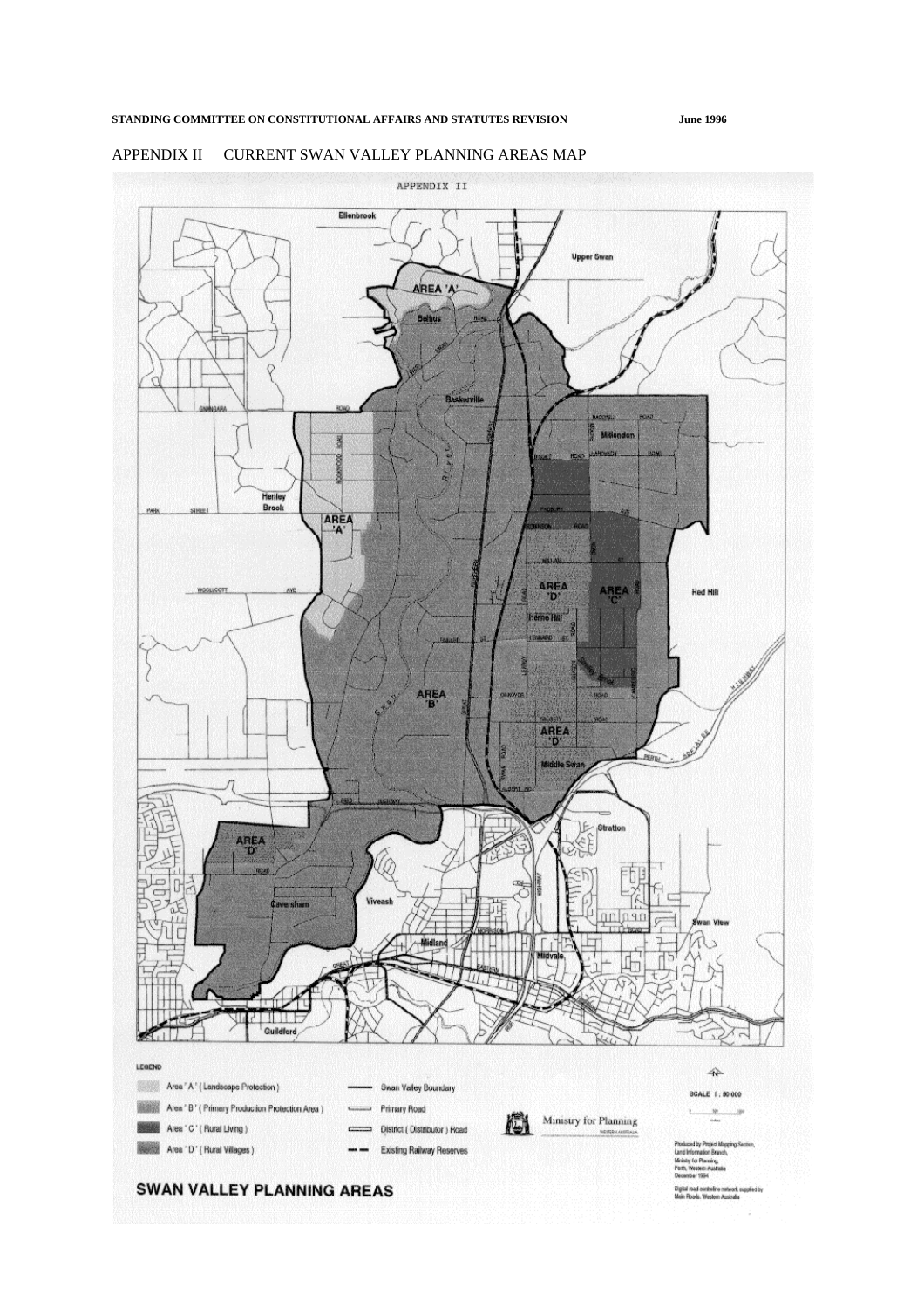## APPENDIX III NORTH-EAST STRUCTURE PLAN MAP